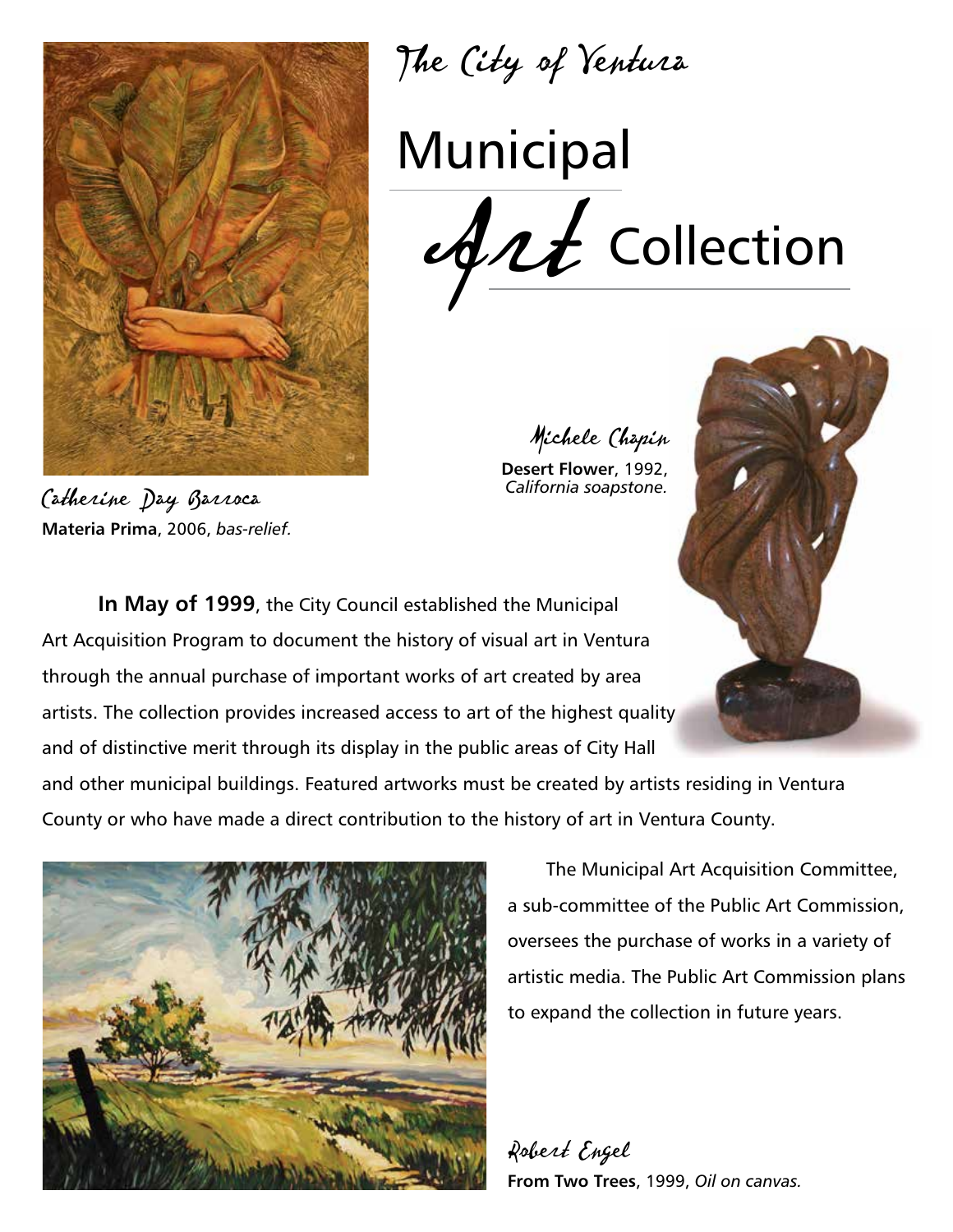# THE COLLECTION

#### Meredith Brooks Abbott(b. 1938) **Oranges Against Shadows**, 1999, *oil on canvas.*

Meredith Brooks Abbott continues the American Impressionist legacy through her luminous paintings of California landscapes and still life. She studied and learned from several recognized American Impressionist painters

– Douglass Parshall, Richard Meryman and Clarence Hinkle. Abbott's family-owned, fifty-acre ranch in Carpinteria is the landscape found in her plein air paintings. With an affinity for nature, Abbott is active in the preservation of threatened environments in California. She is a member of the Open Airing Klub (OAK), a group of painters whose subjects are endangered areas threatened by development. Abbott is also a member of numerous arts associations including the Santa Barbara Arts Council, Plein Air Painters of America, and the California Art Club.

# Richard Amend (b.1949)

**Blue Trees***, 2001, mixed media/rice paper.*



There is stillness, the capturing of a singular moment, and a particular quality of light that challenges Richard Amend

in his creative process. The artist says of his work, "These are intensely observed yet detached views of moments in psychological time." A career in the film industry has enabled Richard to travel widely, and in the process of photographing sites for various cinematic projects, he found new opportunity for exploring expressionistic pattern painting. Crossings and points of passage are somewhat thematic; windows, doorways, road crossings, and openings in the forest are recurrent elements in his work.

Possessing a Masters degree in Fine Arts, Richard Amend has exhibited his work nationally and internationally in Milan, Italy, Los Angeles, as well as in Ventura County. He has received numerous commercial awards, and prestigious corporate and private commissions in New York, Los Angeles and in Europe.

# Catherine Day Barroca (b. 1969)

**Materia Prima**, 2006, *bas-relief.*



Artist Cathy Day Barroca creates art with a focus on storytelling, and, because there are many ways to tell a story, she expresses herself through a variety of media. A painter and printmaker, she currently works primarily in lithography, intaglio and wood-block relief cuts. The unusual work *Materia Prima* was created from a bas-relief technique in which marks are cut into the wood and then repeatedly rubbed with

oil color, eventually producing the warm, ephemeral yet graphic image that you see.

Barroca holds a Master of Fine Arts Degree in painting and printmaking from the University of Kansas and has been teaching art at Ventura College for almost a decade. Active and well regarded in the arts community, she completed *Portrait of a Neighborhood*, a 100-foot mural located in the Avenue Library for the Public Art Program in 2001, and is featured in many prestigious art collections such as the Spencer Museum of Art in Lawrence, Kansas. The artist also currently works in residential murals.

# Paul Benavidez (b. 1949)

**Life Self-Portrait Study I of II**, 2004, *chalk on paper.*



As an artist, Paul Benavidez is interested in what is going on at the leading edge of art and culture. "I see art playing a central role in our evolution as an intelligent species. Art has a refreshing effect upon society… creating fresh, fertile ground for new ideas to flourish." The artist began winning awards and academic recognition for his exceptional portrait drawings back in the 1970s. Although his artistic expression has

expanded recently to include thought-provoking conceptual pieces, he continues to build enormous respect within the community for his chalk portraits.

Benavidez holds a Bachelor of Arts degree from the U.C. Santa Barbara Art Studio and has been the recipient of numerous City of Ventura arts grants. His work has appeared in exhibitions at the Carnegie Art Museum, San Buenaventura Artist Union Gallery, the Upfront Gallery, Studio Channel Islands Art Center, and Art City.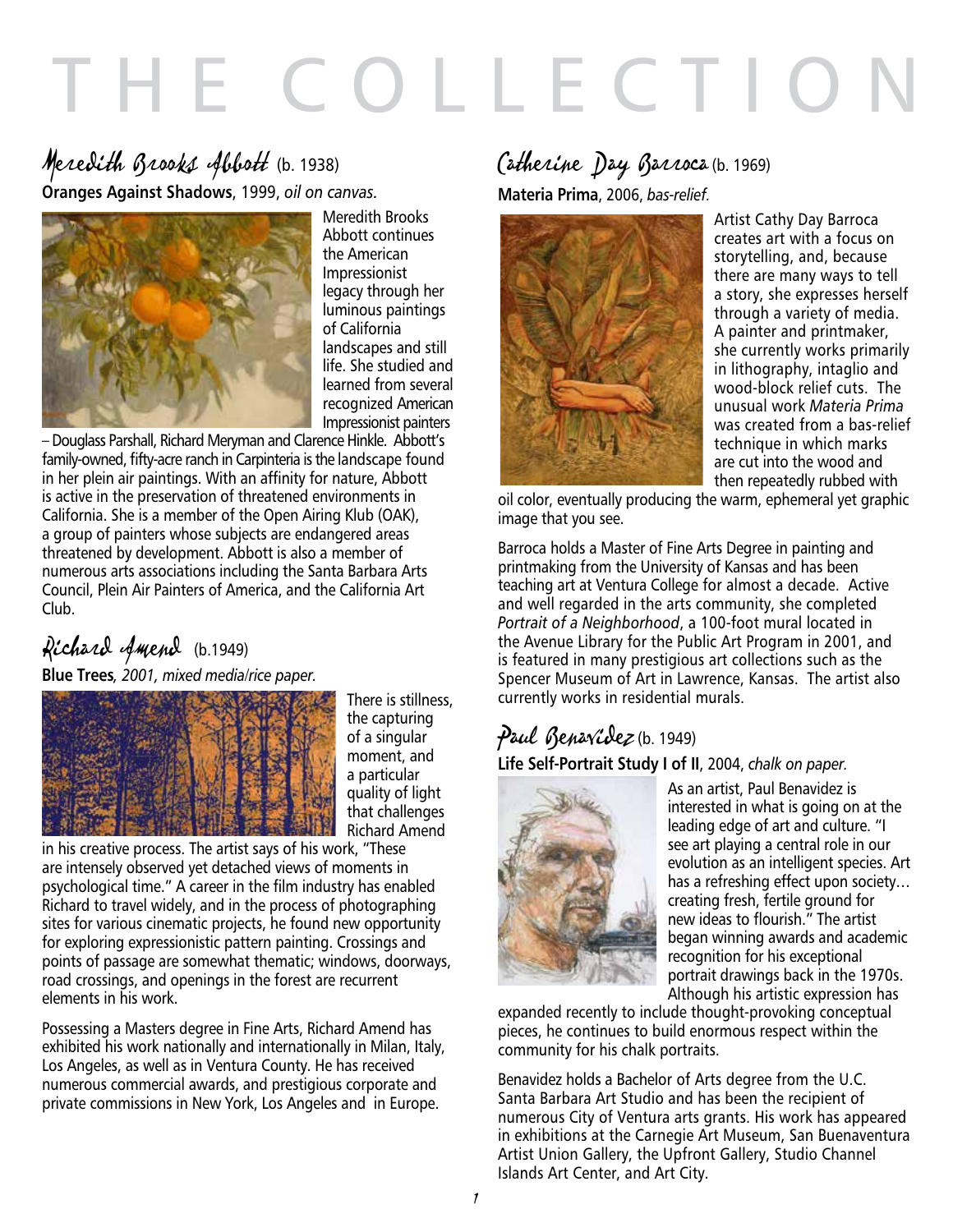# Catherine Jessie Botke (b. 1951)

**Midnight Storm**, 1997, *aquatint.*



For this innovative and eclectic artist, atmosphere is more significant than realistic detail. Although Catherine Jessie Botke belongs to a

remarkable, and famous family of artists from whom to draw her inspiration, she has developed her own inimitable style and technique. (This artist is the granddaughter of Jessie Arms Botke and Cornelis Botke, and sister-in-law of Frances Botke.) "In the morning I look south to that same hill and there is usually a long horned cow or two making distinct outlines waiting for the sun to come up. I tend to texture and detail my drawings, but as I finish them in a print they always make me happier when they are stripped to a more bold and simplified illusion."

Catherine Jessie Botke is a graphic artist working in printmaking and drawing, drypoint, intaglio, monoprints, and some watercolor and oil. She was born in Ventura County and attained a BA in printmaking from the UC Santa Barbara. She has shown her work at significant local venues such as the John Nichols Gallery, Buenaventura Art Association Gallery, Carnegie Art Museum and the Museum of Ventura County. Winning first place in the Santa Paula Art & Photography Exhibit in 2000, is among her many artistic achievements.

#### Cornelis Botke (1887-1954)

**In Wheeler Canyon**, c. 1930s, *etching.*



This well-known local landscape painter, etcher and printmaker immigrated to Chicago in 1906. He had been a student at the Dutch school for Applied Design in Haarlem, and continued his studies at the Art Institute of Chicago. He and his wife, the artist Jessie Arms Botke, moved to Santa Paula, California in 1927. They became actively involved in the art world as members of the California Art

Club, the California Society of Etchers, and the Foundation of Western Art among other organizations. The late Cornelis Botke received numerous prizes and honors for his work, and many pieces are now in the permanent collections of national public institutions.

Jessie Arms Botke (1883-1971)

**Two White Peacocks with Flowers**, c. 1962, *oil and gold leaf on board.*

Jessie Arms Botke was one of the most celebrated decorative painters of the twentieth century. Born in Chicago in 1883, she studied at the Art Institute of Chicago. She moved to New York City in 1911 to work under the guidance of Albert Herter. During a brief trip to Chicago in 1914, she met Dutch-born



artist Cornelis Botke whom she married in 1915. In 1927, she and her husband settled in Wheeler Canyon near Santa Paula. Botke developed a special talent for depicting birds while preparing tapestry cartoons for Herter Looms in New York City. "It was love at first sight and has been ever since," she recalled.

Throughout her career, Jessie Arms Botke was active in art associations

including the California Art Club, the California Water Color Society and the National Association of Women Artists. She received numerous awards and exhibitions nationally for her work, which can be found in the permanent collections of museums throughout the United States including the University of Chicago and the Museum of Ventura County.

# Christine Brennan (b. 1965)

**Untitled**, 1999, *oil and gold leaf on masonite.*



Dreamlike and enigmatic, Christine Brennan's artwork features a host of symbolic and allegorical references. Her images allude to the unconscious mind and draw the viewer into an alternate realm of stories and associations. As a painter and

printmaker, Brennan works in oil on paper or board, and hand colored linoleum block prints. She never sets out to illustrate a specific theme or story, but creates each image on impulse, changing and shaping along the way. Her work is deliberately untitled. Rather than projecting her own interpretations onto the viewer, she prefers the individual to engage with the work on their own terms bringing their personal experiences to it.

Christine Brennan has a Bachelor of Fine Arts degree in illustration from Rhode Island School of Design. She is currently represented by galleries in Los Angeles, Ventura County and Santa Fe, New Mexico and has participated in numerous exhibitions from Washington State to Vermont.

# Horace Bristol (1908-1997)

**Joad Family Applying for Relief**, 1938, *gelatin silver photograph.*



"I like to look back on my work and call it simply storytelling "said photojournalist Horace Bristol. "The greatest pleasure to me lies in the satisfaction of having told stories that otherwise might not have been told." A photographer for national publications such as *Time, Life* and *Sunset* from the 1930s through the 1950s, Bristol revealed to Americans the experience of the Depression, World War II, and

the rise of urban modernism. The Joad Family Applying for Relief is a classic shot from Bristol's collaboration with John Steinbeck that led to the writing of the Pulitzer Prize winning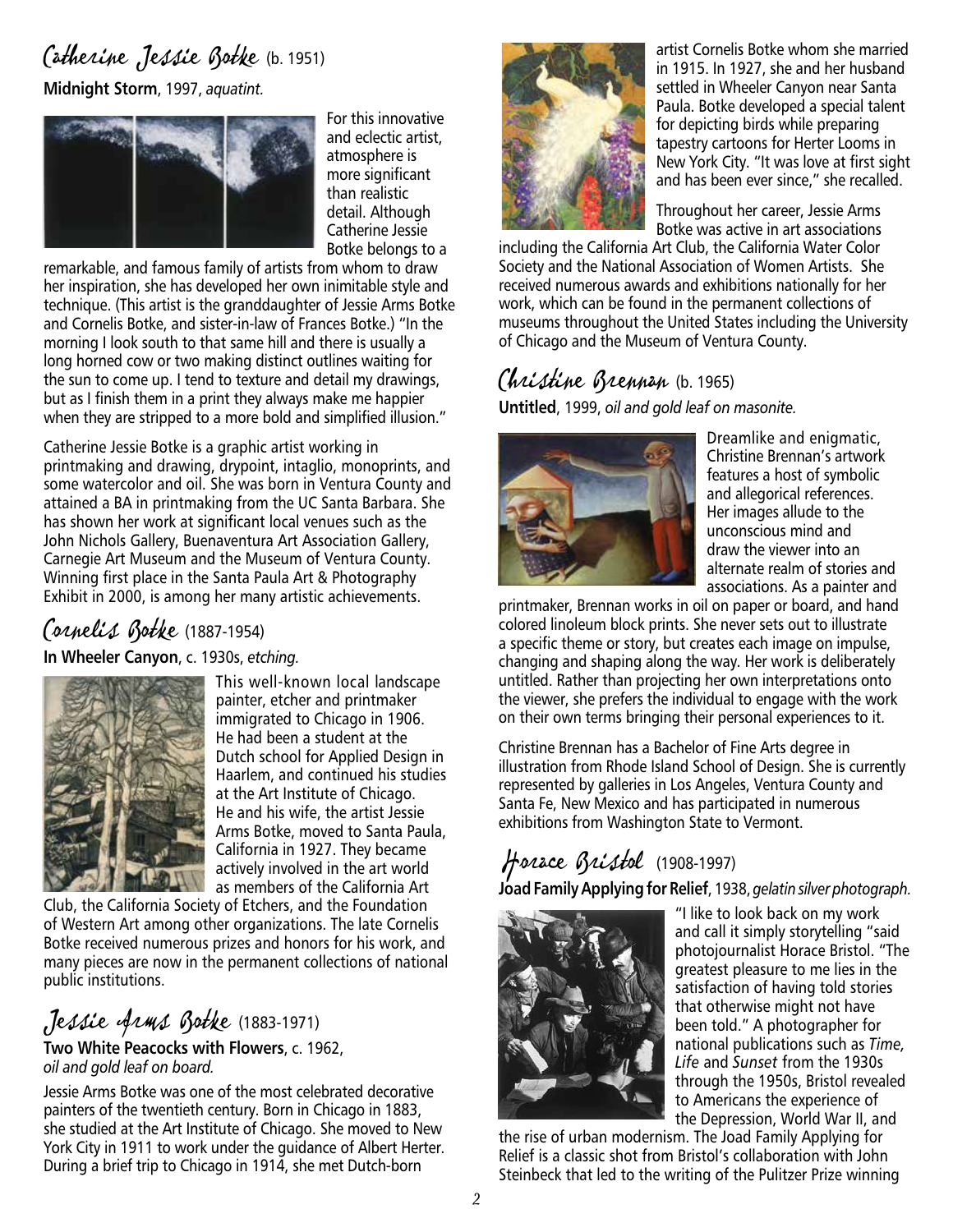novel, Grapes of Wrath. In the late 1930s, Bristol planned a book project and photo essay for *Life* magazine about the plight of Oklahoma farmers forced to work as migrant labor in California due to the farm devastation caused by the Dust Bowl. John Steinbeck accompanied him to write the captions for the project and, out of this experience, Steinbeck developed his characters for Grapes of Wrath.

#### Joe Cardella (b. 1945)

#### **Publisher/Art Director/Contributing Artist**

**Art/Life, vol. 15, Number 6, Commemorative Issue**, 1995, *mixed media volume.*

**Art/Life, vol. 19, Number 2, Issue No. 200**, Commemorative Issue, 1999, *mixed media volume.*

**Art/Life, vol. 20, Number 11, Issue No. 221, 20th Anniversary Issue**, 2001, *mixed media volume.*



After earning a BFA degree in Design from Syracuse University School of Art and participating as an active member of the experimental art community in New York City during the early 1970s, Joe Cardella relocated to Santa Barbara where he failed to find a similar niche for himself in the local art community. A conceptual and progressive artist, Cardella catalyzed his frustrated need to connect and dialogue

with other like-minded artists into *Art/Life*. He says, "*Art/ Life* is not meant to be a monologue, but a conversation among creative people, all of whom are vital, interested, and alive." This "conversation" manifests itself each month into a bound limited edition volume in which each page displays an original poem or a work of art fashioned from a diverse array of media and reproduced by hand. As publisher/editor/ contributor, Joe Cardella arranges the pages into a cohesive whole, establishing striking and perceptive patterns. Since its inception in 1981, *Art/Life* has evolved into one of the longest continually published art/literature periodicals in the world, enjoying an international audience. Many prestigious institutions such as New York's Museum of Modern Art, Boston Museum of Fine Art, and the Getty Trust collect the volumes.

#### Jacquelyn Cavish (b. 1944) **California Aqueduct**, 2000, *acrylic on canvas.*



"I paint from my observations of the contemporary local scene, looking for color, irony, drama, and I find it everywhere," says the artist. Originally a watercolorist, Jacquelyn Cavish became

impatient with the requisite drawing preparations. She says, "I began to paint alla prima with acrylic on canvas. The immediacy of the process has a great appeal for me, especially in plein air

painting." Her artwork has been described as having a vibrant and dynamic sense of spontaneity with a strong emphasis on color and pattern. This extraordinary gift for brilliant color and unique composition springs, she suspects, from the strong influence of Gauguin and Japanese Ukiyo-e on her work.

Jacquelyn Cavish, who earned an M.F.A. degree from UC Santa Barbara, now teaches art history and studio art classes at Oxnard College. She is also a founding member of the California Gold Coast Watercolor Society, past President of the Oxnard Art Association and is Curator of Art for the Ventura County Maritime Museum. Her work has been widely exhibited.

# Michele Chapin (b. 1955)

**Desert Flower**, 1992, *California soapstone.*



Michele Chapin's sculptures are inspired by the human figure and "found" objects that she constantly searches for. She collects and quarries many of the beautiful and unique rocks used in her work from outlying Southern California deserts. "When I have a rock that I have chosen, I work on it by feeling the connection between myself and the rock," explains Chapin. "I feel that a rock is by definition a masculine material – but the shapes that I create are

almost invariably very feminine and organic. My predominant goal is to make a rock be the most beautiful thing that it can be." In 1995, Chapin founded Stoneworks Studio as a working, open-air studio and sculpture garden. Chapin has won numerous awards in competitions and mounted frequent exhibitions of her work throughout Ventura and Santa Barbara Counties.

## Gayel Childress (b. 1940)

**Ventura Pier and the Holiday Inn**, 1989, *collage and acrylic.*



Award winning Ojai artist Gayel Childress works in diverse media and is known for her innovative use of color and her energetic flair for experimentation. Her goal, she says, is to capture the spirit of a subject. Through the treatment of

her subject matter, which can range widely from landscape to figurative to still life to abstract, she exhibits a skillful and dynamic sense of color and design and reveals her characteristic sense of whimsy.

Childress, who actively supports artists and arts organizations has exhibited widely and her work is represented in collections throughout the US and Europe. She is a member of the Gold Coast Watercolor Society and a founding member of the Ojai Studio Artists.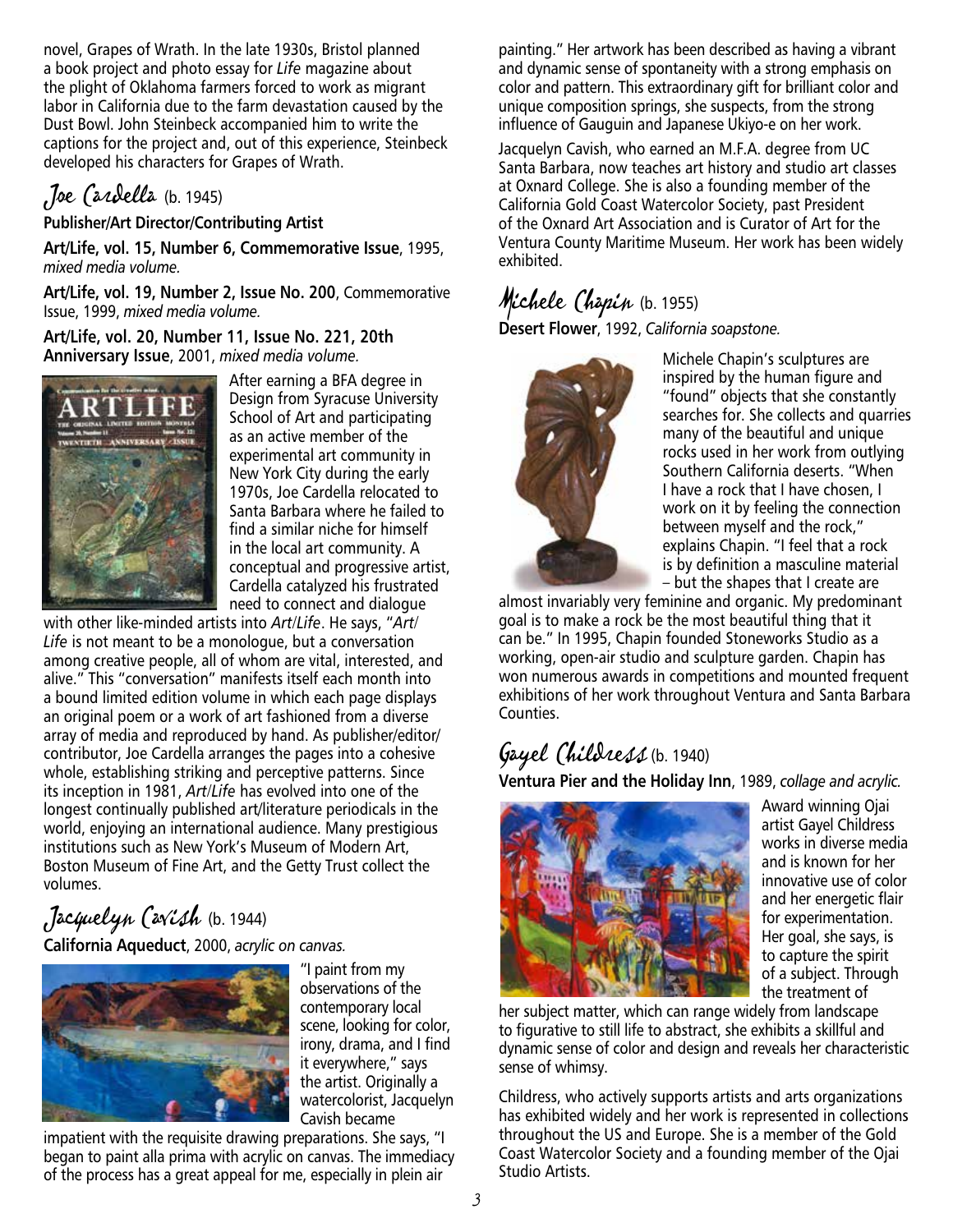# Carlisle Cooper (1919-2013)

**Proud Lady***, 2000,* 

*acrylic gesso and paint on masonite board.*



The revelation of the human condition and "the problem of man's relationship to truth and the problem of man's soul psyche remaining individualistic and triumphant over the mechanized and computerized era" are permeating themes in the paintings of Carlisle Cooper. His use of bold colors and expressionistic brushwork reveal the inner qualities of his figurative subjects. Works by Cooper have been exhibited in cities throughout the United States

including Chicago, Los Angeles, Seattle, and Ventura. Born in North Carolina, Cooper received his Masters of Arts from the Art Institute of Chicago. As an instructor of fine art at Ventura College, Cooper has taught over 4,000 students.

#### Lynn Creighton (b. 1938) **Madeline**, 2005, *Bronze*



Creighton's exuberant, graceful and modernist sculptures "about women learning to celebrate their own lives from a deep inner connection to the creator" are directly informed by her continued interest in spiritual and transformational work that both empowers women and serves a higher purpose.

Creighton holds a BA and an MA in art from CSU Northridge and has studied figurative sculpture in Martine Vaugel Atalier, France. An art instructor for more than 30 years, Creighton currently teaches at California Lutheran University and Moorpark Community College. She is an active member of many arts organizations, among them: the Southern California Women's Caucus for Art, the LA Institute of Contemporary Art, and the Contemporary Craft Council. She is widely exhibited – most recently in Beverly Hills, California; New York City, New York; Highland Park, Illinois; Santa Fe, New Mexico; Des Moines, Iowa and many more.

## James Danisch (b. 1942)

**Shallow Bowl with Searching Hand**, 2002, *wheel thrown porcelain, colored englobes, 24k gold luster.*



by working with local potters, he has sought to conserve traditional arts.

Danisch maintained his Ojai studio for many years where he created exceptional, often experimental, works and

explored the possibilities of the medium from teacups to monumental architectural sculpture. Presently, his focus is primarily on wheel-thrown translucent porcelain chosen for its light-catching qualities as well as on large-scale sculpture commissions in both porcelain and stoneware. The surfaces of these works are richly textured, printed and painted, using techniques that the artist has developed over many years. He says, "The challenge is to make an everyday object that transcends the trivial and continues to provide new connections over many years."

# Michael Dvortcsak (b. 1938)

**Ventura: The Land and Its People**, 2000, *oil on canvas.*



Michael Dvortcsak, whose studio is in Ojai, is a former professor of fine art at the UC Santa Barbara. His credentials include a bachelor of arts and master of fine arts from UCSB. His work has been featured in museum exhibitions nationally. Works by Dvortcsak can be found in the permanent collection of institutions such as the Museum of Contemporary Art (MOCA) in Los Angeles, the Walker Art Center in Minneapolis, the San Diego Museum of Art, the Santa Barbara Museum of Art, and the Huntington Hartford Foundation in New York.



Dvortcsak's Municipal Art Collection mural, titled *The Land and Its People*, includes both a landscape and a figurative work. In describing the subject Dvortcsak states, "The mural is a timeless composite of Ventura – of the land and its people. One panel is devoted to an aerial view of Ventura, from the Conejo Grade to the Ventura River. The adjacent panel shows a cross-section of the people, past and present, who comprise our community and make it work. They are inspired by: business, family, government, transition, heritage, labor, the marriage of Europe and the Americas, and construction."

# Robert Engel (b.1949)

**From Two Trees**, 1999, *oil on canvas.*



Nature provides artist Robert Engel with an inexhaustible source of inspiration and expression. Engel paints the landscape en plein air as well as from memory in the studio – always with a visceral response. "My drawings are a

visual meditation on the mystery and wonder of existence," explains Engel.

The artist has worked professionally in painting, drawing and ceramics for 25 years. He completed his formal education in fine arts at Cal State Fullerton. The artist has won numerous awards for his mixed media drawings and his work has been purchased for private collections all over the world and locally for the Bank of A. Levy collection.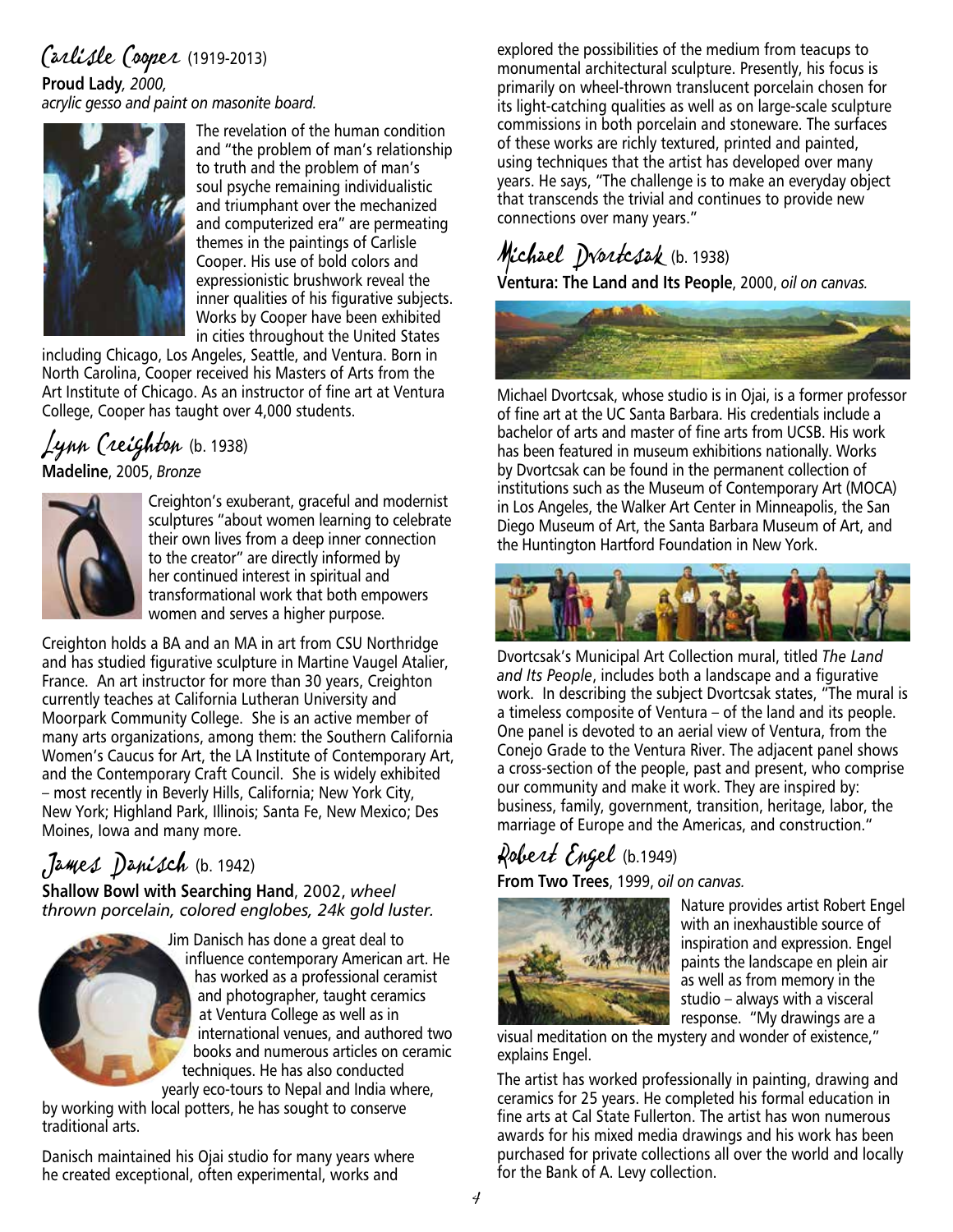# Robert C. Eyberg (b. 1949)

**Before It's Erotic, its Chaotic**, 1996, *kiln formed painted industrial glass.*

Mayor's Arts Award – Medicine Bag, 2005



Robert Eyberg has been a professional artist since his graduation from the University of Nebraska with a bachelor's degree in fine art in 1972. For years, Eyberg exhibited three dimensional color field painting in several galleries in New York. By 1977, he moved his

studio to Ventura and began receiving commissions for stained

glass work. After studying glass blowing techniques at Pilchuk School in Washington, Eyberg began to blow glass in order to give a sculptural dimension to his flat glass panels. Eyberg has exhibited widely in New York and Southern California galleries and has received numerous awards for his work.



In 2005 the City of Ventura commissioned Robert Eyberg to create artwork to be presented as awards for the Mayor's Arts Awards. One of these limited edition works has been added to the permanent collection.

# Alberta Fins (1931-2009)

**Filtered Vision**, 1999, *print on paper.* 



Multi-media assemblages, prints, and acrylic painting are the materials and techniques of choice for this highly prolific and provocative artist. Alberta Fin's innovative work uses re-designated partial images and deliberate brush-strokes, to comment on the human condition. She believes that art is about being inventive, searching and daring. It should disturb, upset and also enlighten. She explains, "When I work, I think of what I feel inside, of what I have to say. These feelings start welling up, and there comes a time when it all comes out.…Art is about integrity and being honest."

Alberta Fins was born in Newark, New Jersey, and after moving to Los Angeles County in 1965, she studied art at UCLA. She has lived and worked in Ventura County since 1985 and is an active member of the Los Angeles Printmaking Society and the Ojai Studio Artists. She has participated in dozens of national and international exhibitions, including the Taipei Museum in China, and received numerous awards for artistic achievement.

## Bruce Freeman

**Chaise Lounge,** *1983, limited edition serigraph*



This Ventura native known for his infectious passion for art, wine and life is inspired by the "lights, shadows, colors and moments" of local landscapes

"that expose themselves so distinctly." A popular instructor of serigraphy at Ventura College for 19 years, Freeman promotes art making as an important means of self-fulfillment. He creates limited edition graphics published through the Design Factory and exhibits internationally. His work is part of City of Oxnard Municipal Art Collection, Museum of Ventura County, Bank of A. Levy Collection and many corporate and private collections. Board President of Focus on the Masters, Freeman is also a winemaker at Ojai Vineyards.

## Theodore T. Gall (b. 1941)

**Virtual Reality/Plaza Carnival Fantasy**, 2004, *bronze sculpture.*



Heroic and psychologically provocative, Ted Gall's sculptures are among the most compelling figurative works found in public and private collections today. The human form, placed in thought-provoking situations, has been the primary focus of his work throughout his career. The artist says, "What I have to offer the viewer of my work is not only the visual and tactile; equally important are the feelings and

emotions that my sculpture can evoke." In addition to being visually fascinating, Gall's sculptures are often interactive as well, with kinetic parts of the works opening up to reveal an intriguing interior to the sculpture as well.

Gall studied at the Art Institute of Chicago and the American Academy of Art. He has also served as consultant to the Art Institute and the Illinois Arts Council. His sculptures, which range in size from mere inches to monumental, can be found in public, private, and corporate collections all over the world.

## Parmlee Gomez (b. 1951)

**Intrusive Idea**, 2004, *graphite on paper*



Santa Paula artist Parmlee Gomez draws inspiration for her art from the traditional customs and folklore style of the Spanish culture. Although a multi-media artist, she maintains a special connection to drawing. She says, "For me the true experience of creative expression has always been drawing; it's immediate and more direct, which pushes me forward."

Teaching art has long been a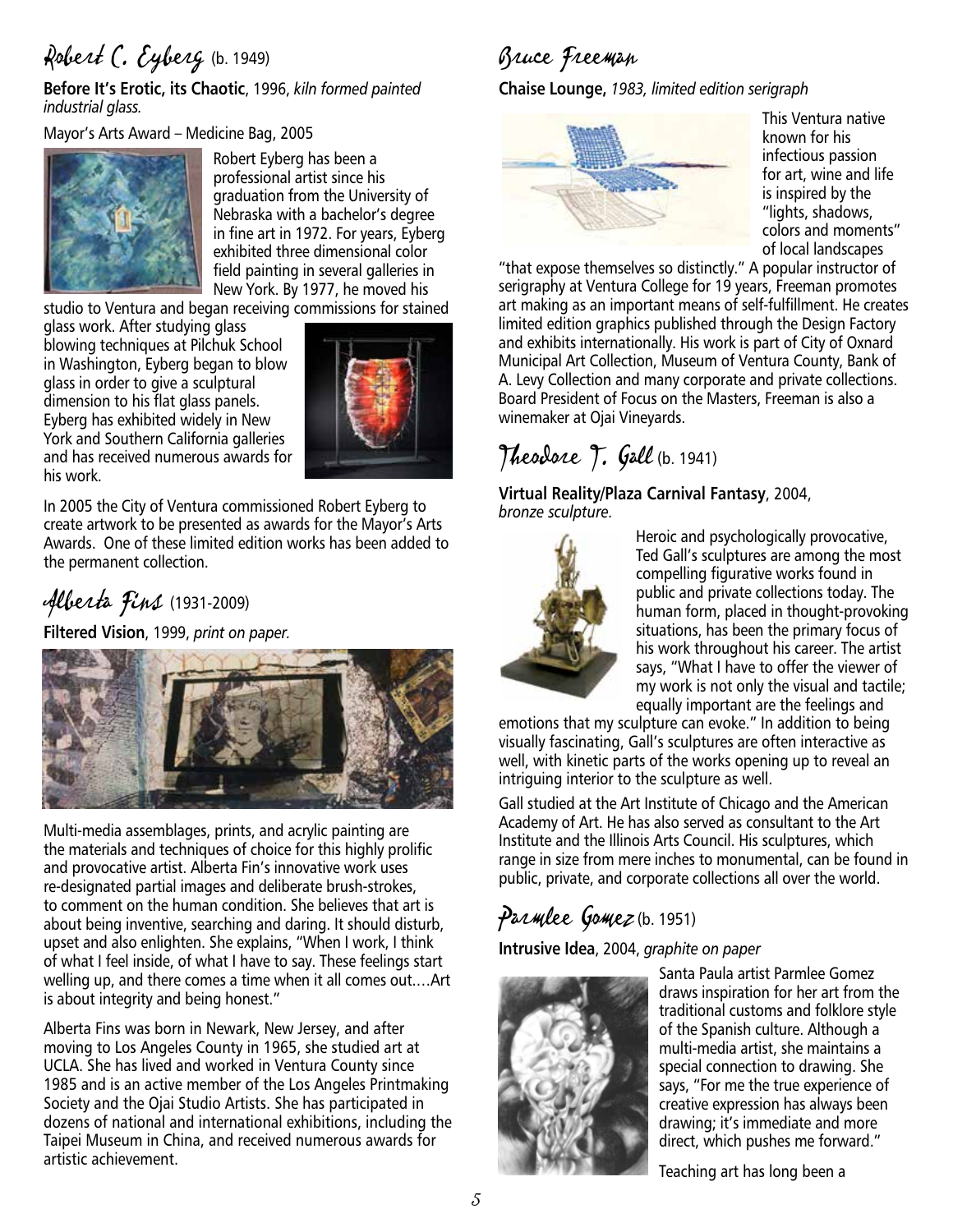passionate interest for Gomez. Strongly committed to making a unique contribution to local youth, she has, since 1981, provided hands-on opportunities for the exploration and implementation of the visual arts standards in drawing, collage, and painting through educational programs such as Ventura County's Artist-in-the-Classroom, Focus on the Masters Creative Center, Carnegie Art Museum, Barranca Vista Center, Ventura College Community Services and many more.

Gomez designed the first "Dancin' in the Street" poster for the City of Ventura and a commemorative poster for the dedication of the Ventura Pier. In addition to the many exhibitions of her work, her original drawings have been recognized by the World Business Academy, Year In Perspective, which published thirty of her drawings. Her artworks can be found in numerous public and private collections.

## Donna Granata (b. 1963)

**Gerd Koch**, 1993, *photograph* & **Sally Weber**, 1999, *photograph.*



Highly respected painter-turnedphotographer Donna Granata discovered her love for portraits while studying for eight years under renowned porcelain painter Blanche McBroom. As an art and art history student at Ventura College, Granata purchased her first

camera while traveling to Europe studying under Gerd Koch. She graduated from Brooks Institute of Photography in 1993 receiving the Departmental Award in Commercial Photography. Using a Polaroid 4 x 5 format, she began to paint with black and white acrylics on her portrait photographs, creating ethereal and moody images, much prized, exhibited and collected.

Granata is the founder of Focus on the Masters (FOTM), an educational program documenting many of the contemporary artists of our time. Her work has been published in fourteen consecutive *Photographers Forum's Best of Photography Annuals* by Serbin Publications, selected through international competition. Her photographs have been displayed throughout Santa Barbara, Ventura and Los Angeles counties and in selected shows in New York, Chicago, and Las Vegas.

#### Vivika Heino (1919-1995) & Otto Heino (1915-2009)

#### **Small Wood-Fired Bottle, Wood-Fired Slab Plate with Irises**, c. 1980, &

**Applewood-Ash Glazed Pot, Blue Plate, Celadon and Copper-Red Pot, Ojai Nest Wood-Fired Pot, Yellow Vase,** c. 1998, *ceramic*



Ojai ceramic artists Vivika and Otto Heino are internationally renowned for the technical and aesthetic mastery of their work. They use simple forms, flawlessly thrown, as a vehicle for their varied glazes, which they developed through years of experimentation and study.

#### •**Ceramic Plate with Iron Blue Glaze**

The speckled nature of this glaze makes the plate resemble a nighttime sky.

•**Ojai Nest Vessel**, wood-fired ceramic with slip decoration Otto received a gold medal at the International Ceramic Exposition in Vallauris, France, for a vessel of this style.

#### •**Ceramic Bottle with Applewood Ash Glaze**

Otto uses the ash from apple tree trimmings, gathered in the orchards of his native New Hampshire, as an ingredient in this glaze. The ash creates the distinctive cratered effect.

#### •**Ceramic Bottle with Pale Yellow Glaze**

This glaze, formulated by Otto after several years of trial and error research, replicates a pale yellow glaze, highly prized in Japanese and Chinese ceramics, for which the formula was lost in the twentieth century. Otto's vessels of this style are sought after by collectors in Japan and Korea.

#### •**Ceramic Vessel with Celadon Glaze overlaid with Copper Red Glaze**

The vivid color and loose application of the glaze on this piece reflect the influence of Japanese ceramic artists, such as Shoji Hamada, in the Heinos' work.



#### •**Small Wood-fired Bottle**

This bottle is decorated only with a "slip" of diluted clay. The glaze is created by a chemical reaction of the clay and the wood smoke at high temperature inside the wood-fired kiln.

#### •**Wood-fired Slab with Iris Decoration**

Vivika used many plant motifs in her work, inspired by the lush garden surrounding their Ojai studio. Irises were among her favorite designs.

# William Hendricks (b. 1957)

**Tambor**, 2000, *photograph.*



A California native, William Hendricks has traveled extensively all over the world. He feels his "travels have made him aware of how swiftly traditional texture and cultural nuance vanish in the face of developing technology." For many years

the Island Nation of Cuba has captured his imagination, as well as the focus of his camera lens. Producing thousands of evocative and beautiful images that reflect a fascination for this rich culture, William Hendricks responds to customs and rituals that define the spiritual life of a community.

William Hendricks possesses a Bachelor of Arts and a Master of Science Degree from the Brooks Institute of Photography in Santa Barbara. He has taught photography for over ten years at Ventura College, and his work has been featured in notable publications such as *Photographers Forum* and the *L.A. Times.*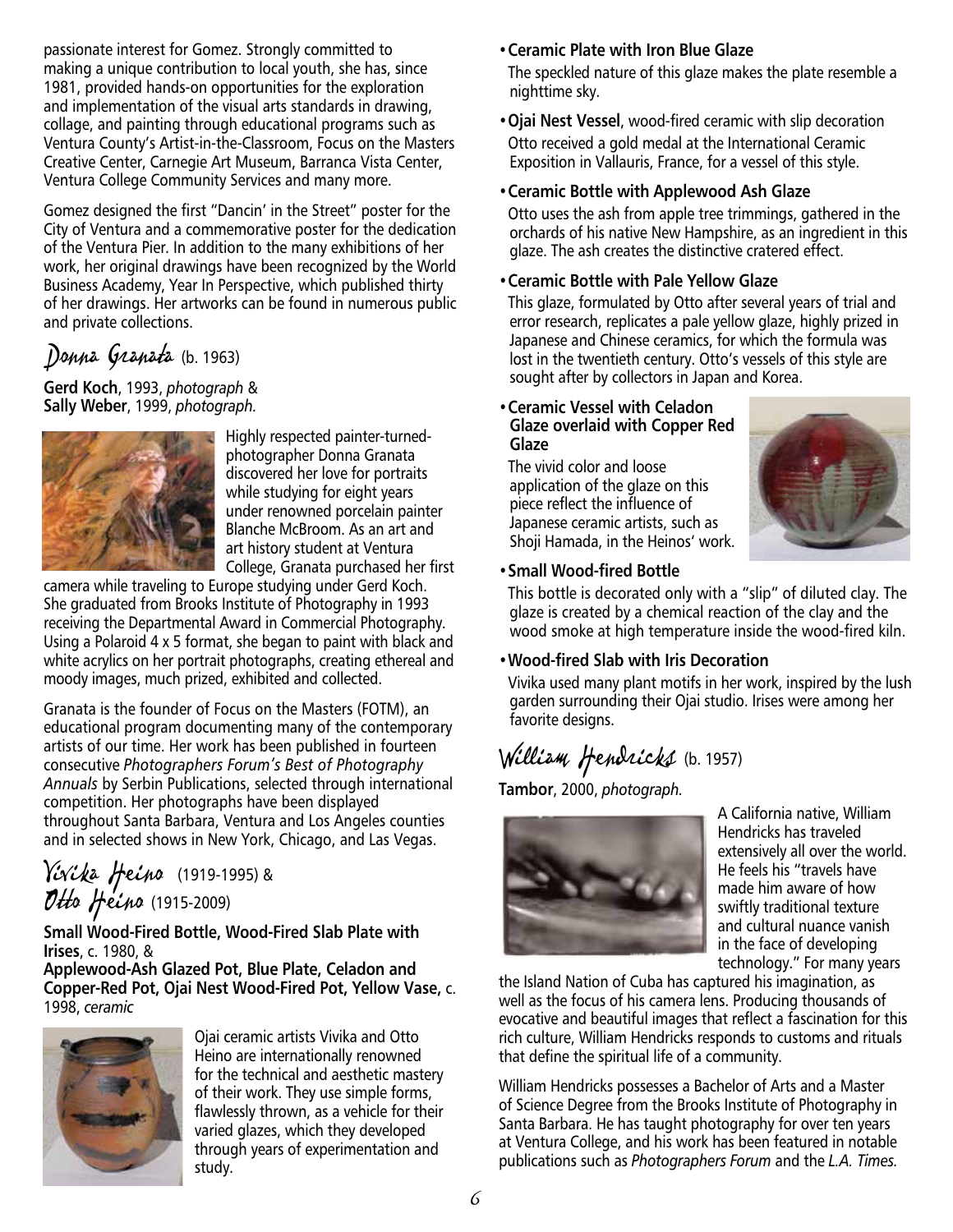#### Lee Hodges (b. 1950) **Approved**, 2001, *mixed media on paper.*



"How thankful I am for the gift of creativity which has brought me such joy and fulfillment. My goal as an artist is to create beauty and glorify God, to produce work that is artistically inventive, spiritually uplifting, and thought provoking," explains Lee Hodges. She filters her own spirituality through the artistic process, creating a collage that juxtaposes faith and the traditionally secular space of the gallery.

Lee Hodges attained her bachelor's degree from the UC Santa Barbara. Her selected exhibitions include the Lutheran Women's Conference in Hawaii; Sacred Art Show in Texas; and the Jubilee 2000 Juried Show 1999. For over a decade, Lee Hodges served as the Executive Director of the Buenaventura Gallery.

# Hanna Lore Hombordy (1927-2016)

**End of the Rainbow**, 1999, *clay, underglaze and glaze, fired with nails*



When it comes to making art Hanna Lore Hombordy follows a clearly established internal process. She says, "I make the same artistic judgments whether I am designing a commercial product, a sculpture, or a series of 'houses.' Consideration of materials, methods, and the elements of design are all involved. Imagination is the catalyst."

Her experience in two-dimensional

design, coupled with an interest in architecture and an expertise in clay, has brought a unique excitement to her art. The award winning work *End of the Rainbow* exemplifies this culmination and was featured in issues of *Clay Times* and *Pottery Making Illustrated*.

Hanna Lore Hombordy holds a BFA, with honors, from the School of Art & Design, Pratt Institute, in New York. Her early professional work in New York involved creative and graphic design, but since arriving in Ventura in 1973, her work has been predominantly with clay. Known for her experimentation and the development of innovative techniques, she generously shares her knowledge in workshops and classes, and is a frequent contributor to clay art periodicals. Hombordy's work can be found in numerous museum collections, including the National Design Museum of the Smithsonian.

Dorothy Hunter (b. 1929)

#### **Mojave**, c.1986, *oil on paper*

Dorothy Hunter, originally from Maryland, describes her current artwork as "abstract impressionism," but this characterization comes as the result of a long artistic evolution. Her early work was comprised mostly of realistic watercolor landscapes, but then she shifted to oils while retaining key watercolor



techniques, such as thinning her oil paint into semitransparent washes. This interest in delicate transparencies was reinforced during her years living in Okinawa.

Hunter, who is almost entirely self-taught, drew influence from the work of American Modernists Jackson Pollock and Mark Rothko. Although her work then made a transition to abstract, her primary inspiration remained the landscapes of nature and the variations of season, weather, and light. Her creative process demands a free subconscious, and starting with a general feeling of color and form, she then lets the painting take its own course. "I become a tool which manipulates the brush, while some other force within me creates the painting. It is a very mystical experience."

Her paintings have hung in many prestigious venues, including the Baltimore Museum of Art, the Corcoran Gallery in Washington DC, and the Smithsonian. Since coming to Ventura in 1984 she has exhibited at the Carnegie Museum, the Buenaventura Art Association and was recently honored as a featured artist for the Focus on the Masters Tuesday Talk Series.

#### Connie Jenkins (b. 1945)

**October: Waiting for El Nino**, 1997-98, *oil on canvas.*



There has for centuries been a discourse on the supremacy of art verses nature, but Connie Jenkins' work expresses the convergence of these ageless themes. She hikes to the source of streams near her canyon home to document the effect of the changing seasons in a political testament

to the depleted wilderness. Temporal events or scenes, with an environmental theme, are staged and photographed, and then transformed into her works of oil on canvas. The photo-realistic precision emphasizes a profound connection with the cycles of the natural world and the beauty of the California landscape. The land itself is formed by uplifted rock, and subsequently worn down by water in an endless cycle of birth and death. Connie Jenkins places this universal concept at the forefront of her vision and ours.

Born in Texas, Connie Jenkins studied at the University of Colorado and moved to Southern California in the 1970s. A professor of fine art and design since 1974, Connie is an instructor of drawing, painting and design at Ventura College. Her work has appeared in over forty exhibitions and is included in the collections of notable organizations including Bank of America, City of Santa Monica and Prudential Insurance.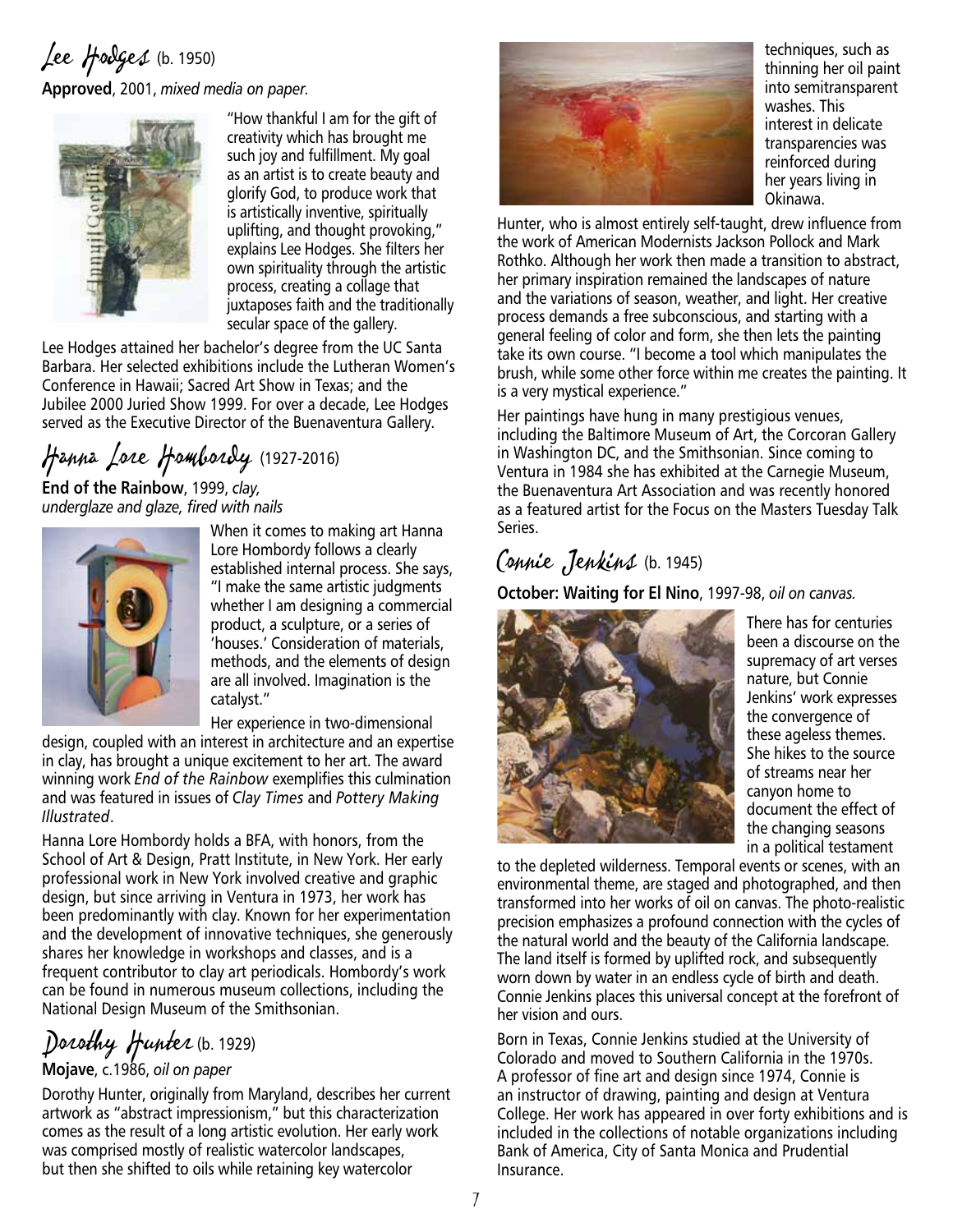## Frances Johnson (b. 1924)

**Clouds that Free the Spirit**, mid 1990s, *pastel on matboard.*



Frances Johnson says she supports the Municipal Art Acquisition Program because it is a commendable and extremely important endeavor, which preserves and protects the works of art.

To the public viewer it gives joy and better understanding of the artist's intent. Of her work *Clouds that Free the Spirit*, she says, "I was walking on a trail where the clouds rose up above

the mountains, and all of a sudden gathered emotions that had to be expressed . . . recorded as visual experience. My work is not literal or detailed, but an abstraction of feelings that I find many people can relate to as emotional impressions."

Frances Johnson's work has been widely exhibited in prominent galleries and museums including the Running Ridge Gallery in Santa Fe, New Mexico, the Museum of Ventura County, and the Santa Barbara Museum of Art. Her work can also be found in the Smithsonian Museum, the City of Ojai Art Collection and the Ventura County Museum of History and Art.

# Gerri Johnson-McMillin (b. 1947)

**Caribbean Sun**, 2006, *fishbone, monofilament, glass beads* **Giant Green Anenome**, 2007, *fishbone, monofilament, glass beads*



Known primarily for her fishbone vessels and knotted fiber sculptures, Gerri Johnson-McMillin has been practicing fiber art for more than thirty years. The ocean is currently the primary source of inspiration for the intricate vessels she

calls "jewels of the sea." She says, "In working with the bones I feel I am weaving life back into the fish, experiencing their migratory path throughout the world, only to have me send them on another journey as another form."

A resident of Southern California since 1954, Gerri Johnson-McMillin's artwork can be found in numerous public and private collections such as the Long Beach Museum of Art as well as the Museum of Ventura County. Her artwork has been exhibited nationally and is a frequently honored in juried competitions. She has been an artist in residence at Studio Channel Islands Art center since 1999 where she has served as the organization's president and where she was instrumental in developing the Fiber Art Studio.

# Cassandra C. Jones (b. 1975)

**Rara Avis Orchids**, 2007, *Archival C-Print* **Wax and Wane**, 2007, *Video installation*



Artist Cassandra C. Jones uses found photographs in an entirely new way. Her artwork is the result of gathering thousands of other people's snapshot photographs. She then organizes, adjusts, deconstructs and/or constructs

the resulting arrangements to present them in new visually and intellectually surprising ways. The work, *Wax and Wane*, was designed to follow the path of the moon through the night sky while simultaneously mapping its progressive phases. Jones used 900, remarkably similar, found photographs, organized them to re-create the full cycle of the moon, and then presents them in a rapid progression of still photographs – a form she calls "Snap Motion Re-Animation." In *Rara Avis* Jones has created digitally collaged images. The intensely visual pink flowers blooming on a white background are constructed entirely of appropriated images of flamingos meticulously reconstructed and digitally printed into an ornate pattern.

Jones graduated from California College of the Arts with a BFA and earned an MFA at Carnegie Mellon University. Her artwork has been exhibited in venues throughout America, Canada and Europe, including the Andy Warhol Museum and the Portland Institute for Contemporary Art. Since 2004 she has been invited to participate in over 25 experimental film/video exhibitions, festivals and tours for her "Snap Motion Re-Animations." Jones is the recipient of numerous fellowships and residencies, notably the Heinz Endowment Fellow at the Virginia Center for Creative Arts and in 2007 she was one of five artists invited to do a residency and exhibition at the Egon Schilele Art Center in the Czech Republic.

# $Ellis$  Jump (b. 1933)

#### **Ketchican**, 2002, *alabaster*



After earning his MFA from UC, Santa Barbara, Ellis Jump traveled throughout Europe studying from an astonishing list of European master sculptors, including Russian cubist Osip Zadkine, British modernist Henry Moore, and Swiss formalist Alberto Giacometti. Jump spent five years accumulating rare and specialized skills and processes from these European "greats" before returning to California to become a teacher and mentor himself. Armed with invaluable knowledge, he took a teaching position at Ventura Community College where he developed a highly successful sculpture program and

taught art for the next thirty-seven years.

Philosophically, his approach to his own art is based on close scrutiny of undisturbed nature. In carving stone, he allows the material to dictate the form, responding to the texture and pattern already inherent in the stone. Ketchican was inspired by a salmon fishing trip to Ketchican, Alaska, where he was taken by the totems. This work of art expresses the experience of totems, salmon, and, of course, the stone itself.

Ellis Jump is currently living on Bainbridge Island in Washington and is working in bronze. His artwork can be found in numerous private collections throughout the United States.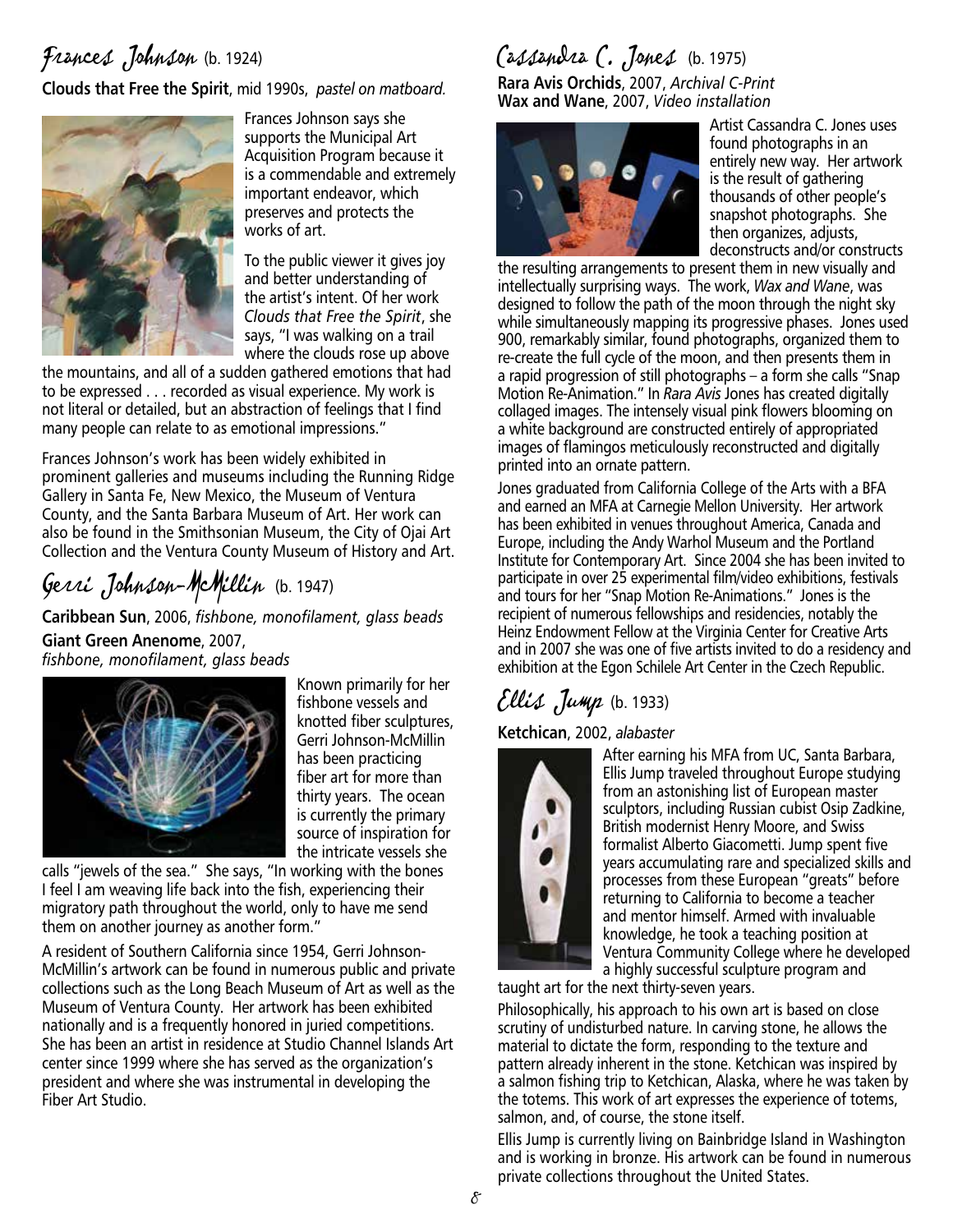# Norman Kirk (b. 1924)

**Passing Storm**, 1999, *watercolor on paper.*



Having explored a broad spectrum of styles and media throughout his career, Norman Kirk devotes his principal work to watercolor landscapes. He skillfully weaves large areas of white paper through his work, enhancing the passage of negative space with delicate pencil work.

Since 1982, Kirk has taught watercolor painting at Ventura College. Schooled in the classics at the Cleveland Museum of Art, Kirk continued his studies at the Los Angeles Art Center School of Design, U.C.L.A., and Chouinards. He is an esteemed member of the National Watercolor Society, Watercolor West, and the Gold Coast Watercolor Society. Works by Norman Kirk have been exhibited extensively in museums and galleries such as the Museum of Ventura County, Los Angeles County Museum of Art, and the California Museum of Science and Industry. Kirk's work is included in the collections of the National Park Service, United States Department of Defense, and the City of Ojai.

Gerd Koch (b. 1929)

**Mystical Place Where They Walked By – Olympia**, 1992, *oil on canvas.*



Gerd Koch is an artist of inspiration, one whose exemplary skills in design, color, light, and mood have moved and taught other painters. Well-known for his landscapes of Ojai chaparral, Koch has expanded his interests to include the mystical and metaphysical character of nature in ethnic and ancient cultures – often inspired

by Greek mythology. Since his arrival in California in 1952, Koch has been an art activist in the Ventura region, starting the Artists Commune Tree Ranch in Ojai. A year later, he began teaching art and art history and has since taught at Santa Barbara Community College, Ventura College, and California State University Channel Islands in Camarillo. Koch states, "Each student has a different gift, a different perspective, a different technique. As a teacher, I try to nurture that, give some guidance and provide the space to experiment."

Koch has exhibited extensively throughout Southern California at renowned museums and galleries. Works by Koch can be found in national public collections including the University of Montana, the Santa Barbara Museum of Art, and the Long Beach Museum of Art.

John C. Lewis

**In the Rain (La Feria)**, 2000, *photograph*



This artist with a passion for documenting the people, places and events encountered during his travels captures a modern scene – Mexico City's amusement park named La Feria in Chapultepec Park – with a century old camera. His great-uncle E.G. Lewis used this same panorama swing-lens Kodak No.1 to record the growth of the city he founded (Atascadero). A graduate of Brooks Institute of Photography, Lewis also works with high-tech cameras believing that to explore photography's historic development from film to digital expands the medium. His images are widely collected – most notably by the J. Paul Getty Museum and the Museum of Ventura County.

#### Paul Lindhard (b. 1946)

**Picasso Lady**, 1997, *Picasso marble.*



In 1984 Paul Lindhard established the gallery and stone sculpture studios of Art City in downtown Ventura, and he has become an inspirational force for the visual art community. Lindhard calls this piece "stone informed" in that he selected the marble, and then developed the form of the work from the line, shape and colors within it. He describes *Picasso Lady* as the spirit of "classicism meeting wild stone pattern."

Paul Lindhard has received

numerous prestigious, public and private commissions and awards, including Wind Spirit at the Nebraska State Capitol Building, and the Holocaust memorial at Hollywood Forever Memorial Park. This highly prolific artist has produced sculptural works for museums and galleries throughout the United States, including the Santa Barbara Museum of Art, Richard Mann Gallery in Los Angeles, San Francisco Arts Commission Gallery, and the Ted Otis Gallery in New York. He has a Bachelor of Fine Arts degree from UC Santa Barbara, and he has been a fine arts instructor (sculpture) at Santa Barbara City College.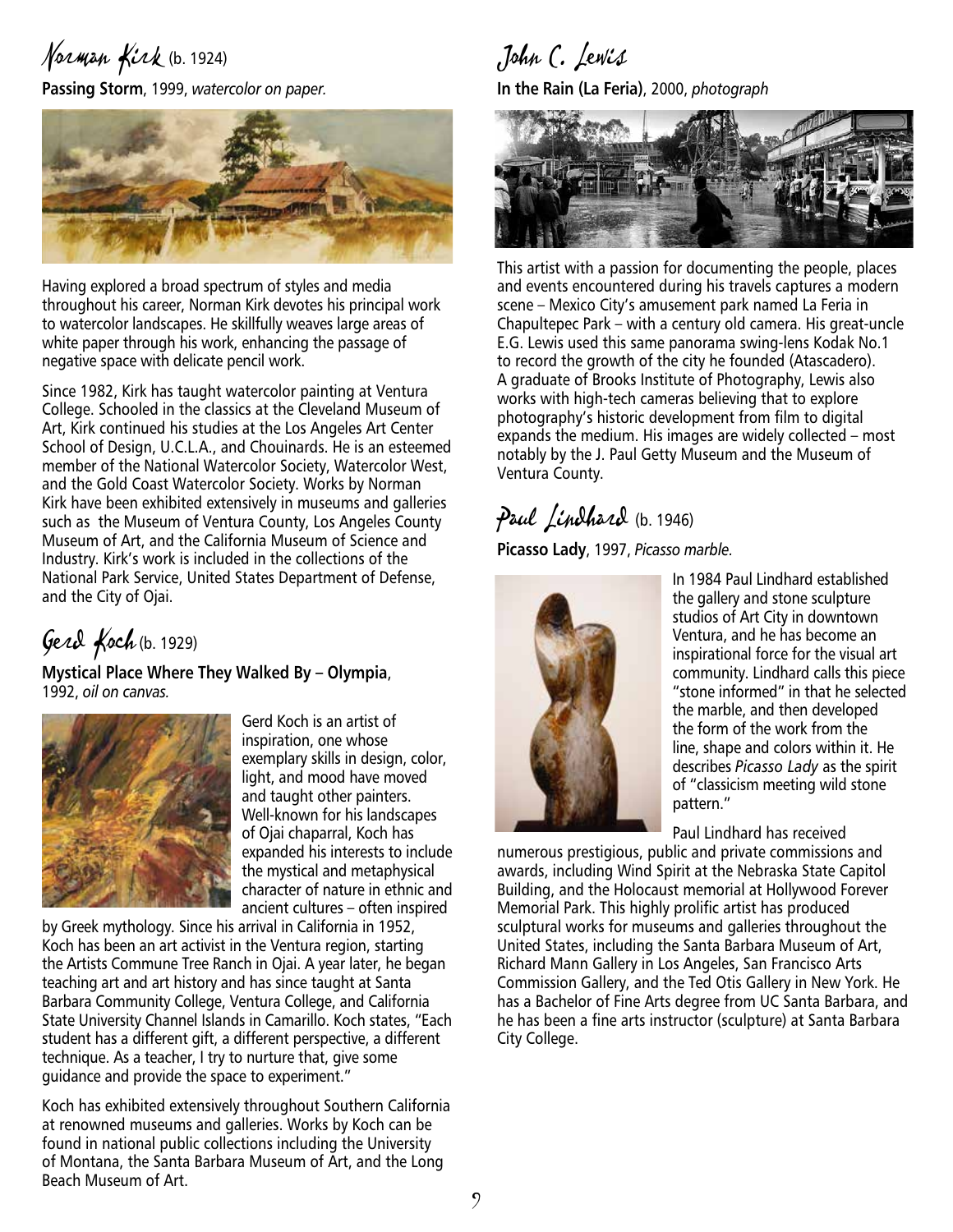# Katherine Chang Liu

**Field Notes #24**, 2001, *monotype.*



Katherine Chang Liu, who is widely regarded as one of the West Coast's leading artists, draws inspiration from both the Modernist aesthetic and ethos and her Chinese heritage. Through her use of Chinese brushstrokes, subtle collage,

and realistic imagery as well as through her inherent sense of line, rhythm and composition, the artist's delicate abstractions produce rich surfaces that reveal a distinctive self-portrait. She says, "I believe that we pick up peripheral information from all our incidental exposure, and these small pieces of information, whether visual, verbal, literary, or even musical, continuously reshape our perceptual mind. My imagination, as a result, is constantly stimulated and enriched by this compounded experience."

Katherine Chang Liu, born in China and educated in Taiwan and the US, received her Master of Science degree in biochemistry from the UC Berkeley. She has held many solo, invitational exhibitions of her work in the United States, Canada, Australia, Taiwan, Hong Kong, France, and Finland and has served as an invited juror for over eighty national, regional and statewide art exhibitions and competitions. She is a former recipient of a National Endowment for the Arts grant, and has had her work featured in numerous art books and magazines.

# Sherry Loehr (b. 1948)

**Green Bird at La Posada**, 2002, *acrylic on canvas.*



This award-winning painter is best known for a remarkable aesthetic style she calls "Contemporary Realism." Sherry Loehr employs a unique approach to the traditional still life by creating fascinating

background patterns achieved through stenciling, collage, and texturing. These imaginative backgrounds provide an exquisitely modern contrast to the classic realism of the painting's subject, creating a rich and dramatic visual feast. Loehr's special techniques and work have been featured in national art magazines such as *Southwest Art Magazine*, *The Artist's Magazine* and books on water media such as *The Complete Best of Watercolor* by Schlemm.

Sherry Loehr, who lives and works in Ojai, found inspiration for *Green Bird at La Posada* while walking past the Posada Hotel in Santa Fe, New Mexico, where she was struck by the beauty of a branch of crab apples. She also notes that Posada comes from the word "posa," meaning "well," a place people gather to refresh themselves. "I think that art too functions this way, giving people an opportunity to pause and refresh themselves." Sherry Loehr earned a BFA degree in English and Art from the University of Colorado and an MA in Art Education from Columbia University. She is a signature member of the National Watercolor Society and the California Gold Coast Watercolor

Society. Loehr has won many awards including "Best in Show" for the California Gold Coast Watercolor Society's 1995 exhibition, and three consecutive "First Place" awards for the Annual Buenaventura Art Association Juried Competition. Her work was also included as part of the National Watercolor Society's traveling exhibition.

#### Bill McEnroe (b. 1922)

**Old Money**, 2004, *pastel.*



Raised near Boston, Bill McEnroe received his early art training at the Boston Museum School of Fine Arts. After serving four years in the Navy during World War II, he moved to California where he earned a BA in art from CSU, San Jose and an MA from Stanford. His professional life was pure creative overachievement as he explored the roles of scenic designer, workshop director, book illustrator, guest lecturer, and author. He did all of this in addition

to his thirty-two year stint as professor of painting and art history at Ventura Community College.

Although proficient in working in a wide variety of art media, McEnroe is most known for his "fractured prism" pastel paintings. The concept for these works resulted from his accidentally taking a role of film twice, creating double exposures that so intrigued him that he began painting pastel works with similar overlapping geometric forms.

Bill McEnroe, whose work has been featured in several national art publications, has been painting for sixty-five years with more than forty shows and numerous awards to his credit. He is a signature member of the National Watercolor Society, the Northwest Watercolor Society and the Northwest Pastel Society.

# Katherine McGuire (b.1958)

**Catalina Street V**, 2002, *watercolor on paper.*



Katherine McGuire has established herself as a highly respected watercolorist with a sensitive eye for the local landscape. Enchanted with images of quintessential Ventura, particularly the diverse people

and characteristic architecture of ordinary neighborhoods, her subtle and airy treatment of vintage buildings and idyllic vistas portray Ventura as a place of dreamy charm. "I love the hillsides, the ocean, the Spanish architecture. I think I notice details in Ventura that are often overlooked because it's so different from where I grew up – there are no palm trees in Iowa."

Katherine McGuire, who has been fascinated with art since childhood, earned a BA in fine arts from the University of New Mexico. She is a member of the Buenaventura Art Association and former co-chair of the Historic Committee for the Midtown Ventura Community Council. Her art has been exhibited at the Carnegie Art Museum, the Museum of Ventura County, and, among other spaces, the Ojai Center for the Arts.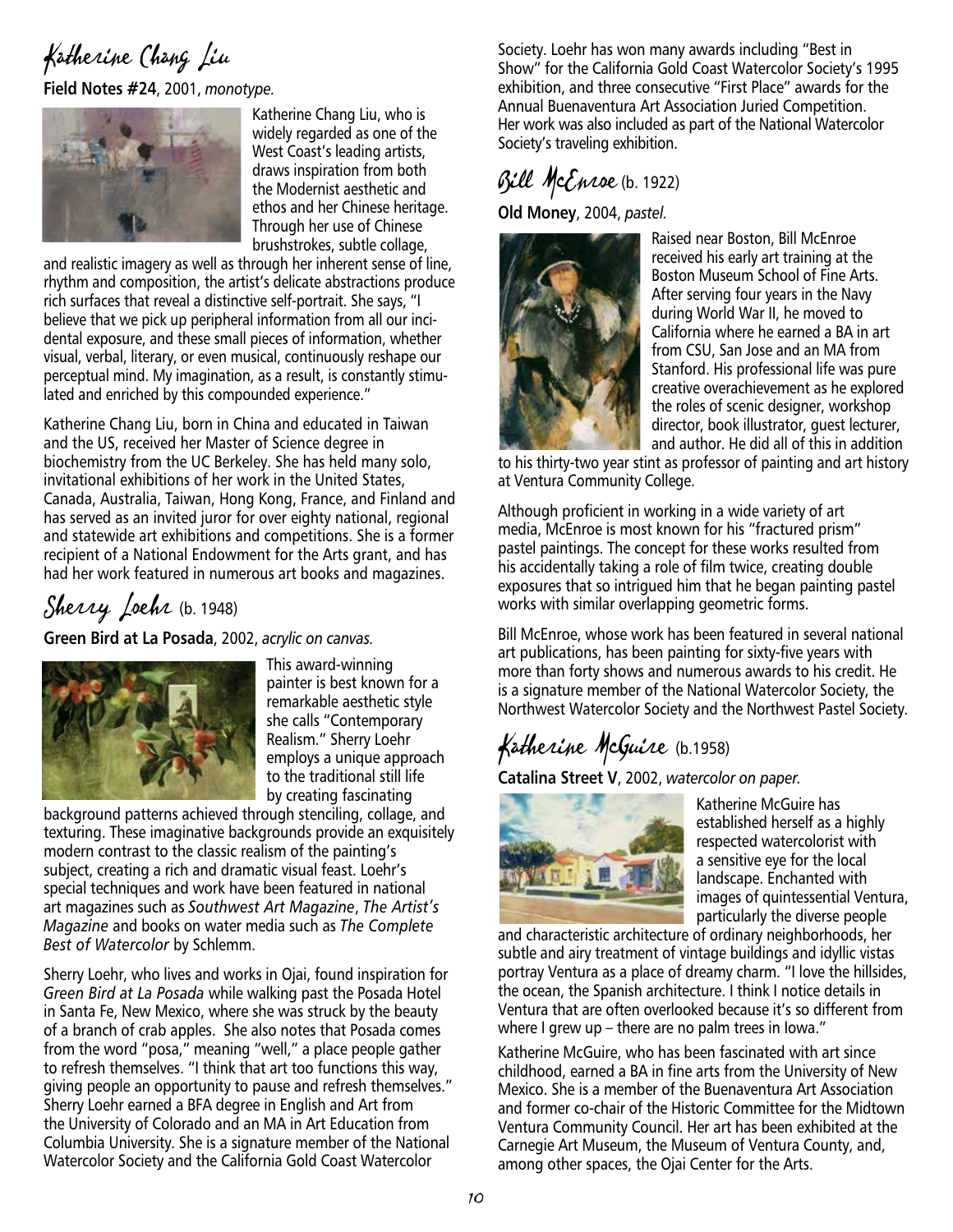#### Debra McKillop (b. 1950) **Migration #8, 1996**, *mixed media on paper.*



Much-admired for her visual reflections on the nature of time, artist Debra McKillop explains, "Time has been a recurring theme in my creative explorations, and a constant source of inspiration. I am fascinated by various ironic and often contradictory themes." To that end, she allows each theme to suggest a certain mood,

palette, or medium. Then she begins to compose on paper or canvas, allowing the process of art making to follow its course.

*Migration #8* is part of a series honoring an event involving huge flocks of robins that landed in her neighborhood during a storm, triggering insights on the nature of time as it relates to the natural cycles of migration. The light of this piece is reminiscent of the look of the day at the moment they "lifted off."

McKillop found her artistic footing early in the game, winning her first art contest at the age of three. Since earning a B.A. in art & photography and an M.A. in Art, McKillop has exhibited her work throughout the United States and Europe. She has been an important influence for emerging artists in her position as a popular studio and business art instructor as well as in her work as a competition juror and as a former City of Ventura, Public Art Commissioner.

Jane McKinney (b.1943)

**A Break in the Hedge**, 1998, *pastel on paper.*



Artist Jane McKinney evokes a sense of the beautiful and the sublime in her atmospheric landscapes. Using soft pastels on paper, she conjures lush landscapes inspired by morning and evening light and shadows. "These drawings are meditations for me as I do them," McKinney says, "and I hope people who see them also recognize and enjoy their dreamlike quality."

McKinney received her master's degree in English from Wake Forest University in North Carolina. Upon moving to California in 1971, she studied at the Brooks Institute of Fine Art for three years. McKinney continues the arts tradition not only as an artist but also as an arts educator. She currently teaches sculpture to Ventura County School District students through the Artistin-the-Classroom program. She has received numerous awards for her work from juried exhibitions at national museums and galleries as well as locally at the Museum of Ventura County. Her paintings can be found in private collections throughout the United States.

Tom McMillin (b. 1936)

**Channel Island Series**, mid-1980s, *magnetite and plexiglas.*



Tom McMillin's aesthetic expression is a direct result of his deep connection to "natural phenomena and the systems intrinsic in nature." His experiences growing up on a farm as well as his position as a licensed sea captain have given

McMillin a valuable and entirely individual insight into natural environments. The sea, in fact, has been the primary stimulus for his artwork for the past twenty years.

McMillin earned an MFA in ceramics from USC in Los Angeles, and, after working successfully as a professional artist for a time, took a teaching position at CSU Northridge where he trained and mentored emerging artists for the next thirtyfive years. He was characterized by one of his students as "magical" – someone who could "shift your whole paradigm." Now a professor emeritus, McMillin has moved his studio to Studio Channel Islands Art Center where he formerly served as president and Artist-in-Residence.

Devoted to nature, much of his work over the years has resulted in dynamic sculptural installations aimed at informing the viewer of environmental concerns. His award winning creative output has been shown extensively, exhibiting at such prestigious venues as the LA Institute of Contemporary Art, LA County Art Museum, Museum of Contemporary Art in Chicago, PS1 in New York, and Banff Center for the Arts in Canada.

# Mary Michel (1921-2002)

**Iceland Poppies**, 1993, *acrylic on canvas.*



Mary Michel is best known for her oil and acrylic paintings and serigraph prints. Concerned with revealing the essence of natural forms, Michel uses a technical style permeated by bold flat color abstractions and balanced by elegant

curvilinear forms as exemplified in *Iceland Poppies*."Usually one thing about a particular flower will move me to work with a composition," states Michel. "The moth orchid has that cascading quality, or the poppies have that translucency…I am not as interested in getting the detail of the flower as in getting what I feel is its essence."

For twenty years, Michel was a fine arts instructor at Ventura College. In addition, Michel has been an invaluable asset to the Ventura community donating her art works and prints to innumerable non-profit organizations for fundraising purposes. Paintings and prints by Michel have been widely exhibited and can be found in institutional and private collections including the Thousand Oaks Municipal Collection and the Museum of Ventura County.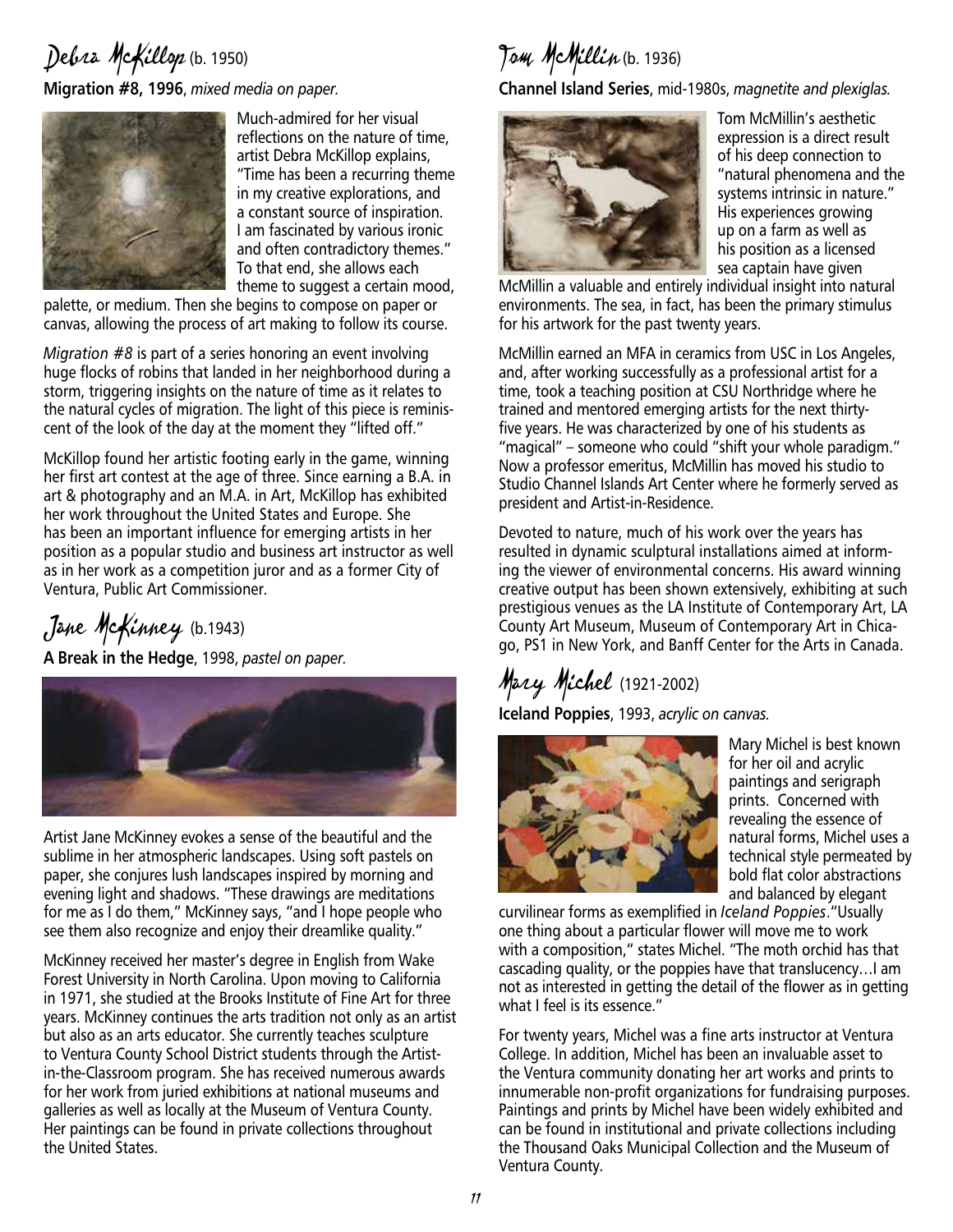#### Sally Miller (1921-2013) **Incoming Sea**, 2002, *watercolor on paper.*



Because of an early fascination for shape and color, Sally Miller has enjoyed a lifetime of pleasure and personal achievement through painting. Miller is known for her ability to take something that is visually complex and distill it into simple,

clean shapes, using economical and purposeful brushstrokes. She finds painting on location in oils or watercolors exciting and challenging, capturing the subject as quickly as possible and then returning to her studio to complete the work. After many years of sailing and boating, Miller has developed a strong affinity for the ocean and the natural beauty surrounding it. Her painting, *Incoming Sea*, exemplifies her tender understanding of the coastal environment.

Sally Miller has proven to be a significant member of the local art community through her support of artists and arts organizations. She is an active member of the Buenaventura Art Association, the Santa Paula Society of the Arts, the Ventura County Artists Guild, and The Plein Aire Painters, and is a signature and founding member of the California Gold Coast Watercolor Society. A popular instructor, Sally taught adult art for Ventura Unified School District for many years and now gives classes in plein aire painting. She offers demonstrations and critiques and occasionally judges for various art groups in the county. Sally's work can be seen at the Buenaventura Art Association Gallery, and Santa Paula Society of the Arts.

# Michael Moore (b. 1967)

**Sandstone – Universal Landscape**, 1996, *photograph.*



Extensive international travel for photographic commissions has encouraged Michael Moore's universal perspective to flourish, and yet he sees beauty in environmental forms all around us. He says, "As I seek to understand our relationship with the earth, I find as many answers in my own back yard as I do abroad. It's not where you go, but the experience you have that makes nature universal." That which can sometimes appear ordinary is transformed into the extraordinary when it is captured by this artist's unique photographic vision. "Amongst the diversity I have discovered a common body of color, texture, form and light – a visual language of global equivalence. My continuing goal is to link the soul of the viewer to the soul of the land."

Michael Moore has been a contributing photographer to *National Geographic Adventure*, *Santa Barbara Magazine*, *Islands*, and *Caribbean Travel & Life*. He has participated in numerous high profile exhibitions, and was winner of the Captain John Noel Award for Mountaineering Photography.

Chloe Murdock **Walking the Dog**, 2001, *acrylic on canvas*



Aside from generally leaning toward the realm of abstraction, Chloe Murdock is reluctant to put a label on her artwork. Nor does she put limits on her source of inspiration. Finding stimulation everywhere, she seems able to turn just about any subject matter into a work of art. Known for the use of vivid colors and electrified textures, she infuses her paintings with a certain edgy beauty. Viewers are also drawn to the enigmatic and metaphorical narratives that so often seem to be present in her work.

Always deeply interested in art, Murdock took instruction from a number of important teachers and participated in important art movements. She studied with Sueo Serisawa, a leading figure in west coast Modernism, during that significant time when the west coast was emerging as a thriving center in the realm of American art.

Nationally, Murdock's painting and drawings have been shown in juried museum and gallery exhibits such as the Los Angeles County Museum of Art, the San Francisco Museum of Art, and the Downtown Gallery in New York. Locally her artwork has been featured at the Museum of Ventura County, the Government Center, the Downtown Art Walk and many more.

# John Nava (b. 1947)

**Portrait of Kelley M. (with Mavis)**, 1997, *oil on canvas.*



Figurative painter John Nava weaves his work with an innate sense of light, a contemporary realist style, and classic old master traditions. "I want to make the figure appear in a stunning way. I want to make it beautiful," he states. Nava received his

Bachelor of Arts from UC Santa Barbara and Master of Fine Art from the Villa Schifanoia in Italy. His work is exhibited in museums and galleries throughout the United States, Europe, and Japan – including the National Museum of American Art in Washington, D.C. and the Museum of Contemporary Art in Los Angeles. In 1999, the Archdiocese of Los Angeles commissioned the artist to create a series of large-scale tapestries for the Cathedral of Our Lady of the Angels in downtown Los Angeles.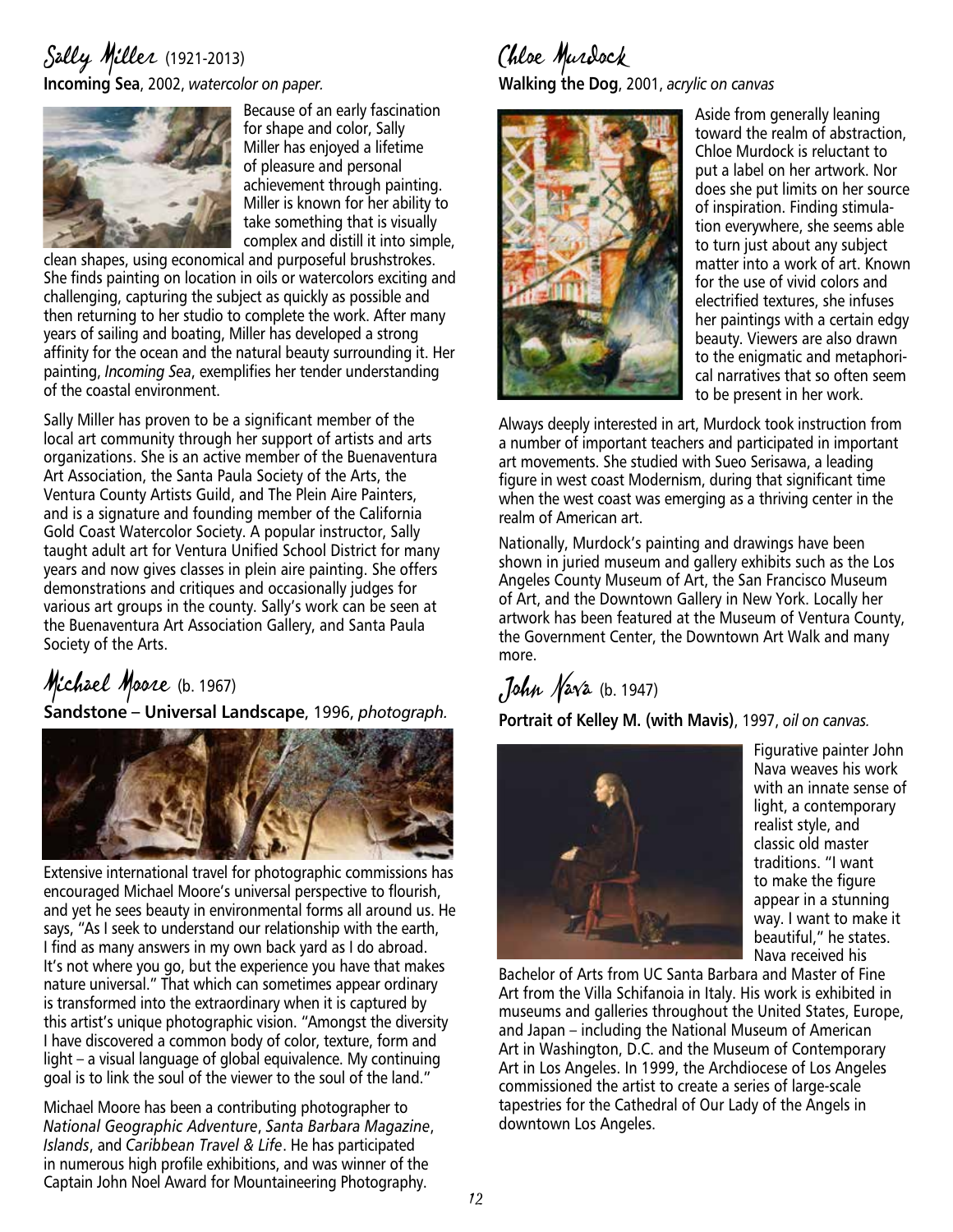John Nichols

**Large Ball – Fagan Canyon**, 2006, *Photograph*



A Santa Paula photographer primarily known for his exquisite black and white photographs, Nichols struck out into new territory with this color photograph series focusing on

threatened rural landscapes and those who labor in them – themes shared with ruralist painter Gail Pidduck. He has provided long-term community leadership for the Museum of Ventura County and Santa Paula's Murals Projects, Historical Society and Theatre Center. Owner of John Nichols Gallery and founder of the curatorial and exhibit design firm Sespe Group, the artist is a frequent curator or judge for art shows and author of The St. Francis Dam Disaster.

# Paula Odar (b. 1927)

**Thrift**, 1999, *watercolor.*



This highly evocative work describes a multi-layered perspective of human experience in visual terms, but for Paula Odor the impulse for creativity is primarily instinctive. While painting in the park near downtown Ventura's historic Mission, Odor took a break and walked passed one of the colorful thrift stores in the area. The vision of light on a windowpane, and the rich tapestry of objects within reacted with her sense of

aesthetic pleasure. She says "I try to make a painting so that a person sees something for the first time. We look at things every day and yet we never really see them."

Paula Odor is a watercolor painter who has been a resident of Ventura since 1955. She has a Bachelor of Science degree in Ad Design, and a Master's in Art from New Mexico Highlands University, and has taught art in public schools. She has exhibited her work widely in galleries and museums such as the Carnegie Art Museum, and the Buenaventura Art Association. She is active with several art organizations such as the California Goldcoast Watercolor Society and the Ventura College Friends of the Arts.

Susan Petty (b. 1940)

**Palms, Poles, and Optical Illusions** 2000, *transparent watercolor on paper.*



Exhibiting her work professionally since 1977, watercolorist Susan Petty is well known for the light and form evoked in her paintings. Petty's subject is found in the local landscape as well as in still life settings and flowers. Work by Petty has been exhibited widely in museums and fine art galleries throughout southern California, including the Ventura County Museum of History and Art. Of *Palms, Poles, and Optical Illusions*

she says, "The monochromatic palette gives a feeling of simplicity to this complex image. The palms live at the County Fair Grounds. These are trees painted disappearing into fog or 'seasonal haze'. I so often see them in light which emphasizes both the intricacy and the majesty of their shapes."

## Richard Phelps (b. 1933)

**Big Blue**, 1993, *acrylic on canvas*



Richard Phelps' artistic process is patient, allowing impressions and ideas to incubate – often for years. He is stirred by the delicacies of the mood and environment around him, by the flux of nature, the power of subtle light changes, the repose or tranquility of a setting.

He says, "The form an image takes on canvas is dependent upon the palette I mix, the music around me, and the first few unconscious strokes I make. The flow of the paint makes suggestions and I find myself both acting and reacting to what appears." His work evolves as an abstraction of the forces that move him. *Big Blue* is a serene work, a captured moment of light that is about to fade or move.

Born in Montpelier, Idaho Richard Phelps expressed an early interest in art, and, except for the years he spent in the military, has continuously painted and been active in galleries and competitions. After receiving an MA in art from San Francisco State University he promptly took a position as an art instructor at Ventura Community College. He considers his twenty-eight years of teaching art a cherished period of time, calling it a "selfish job" because he always drew such inspiration from the students.

Now retired, Richard Phelps lives in Tennessee with a view of the Smoky Mountains and a barn for a studio.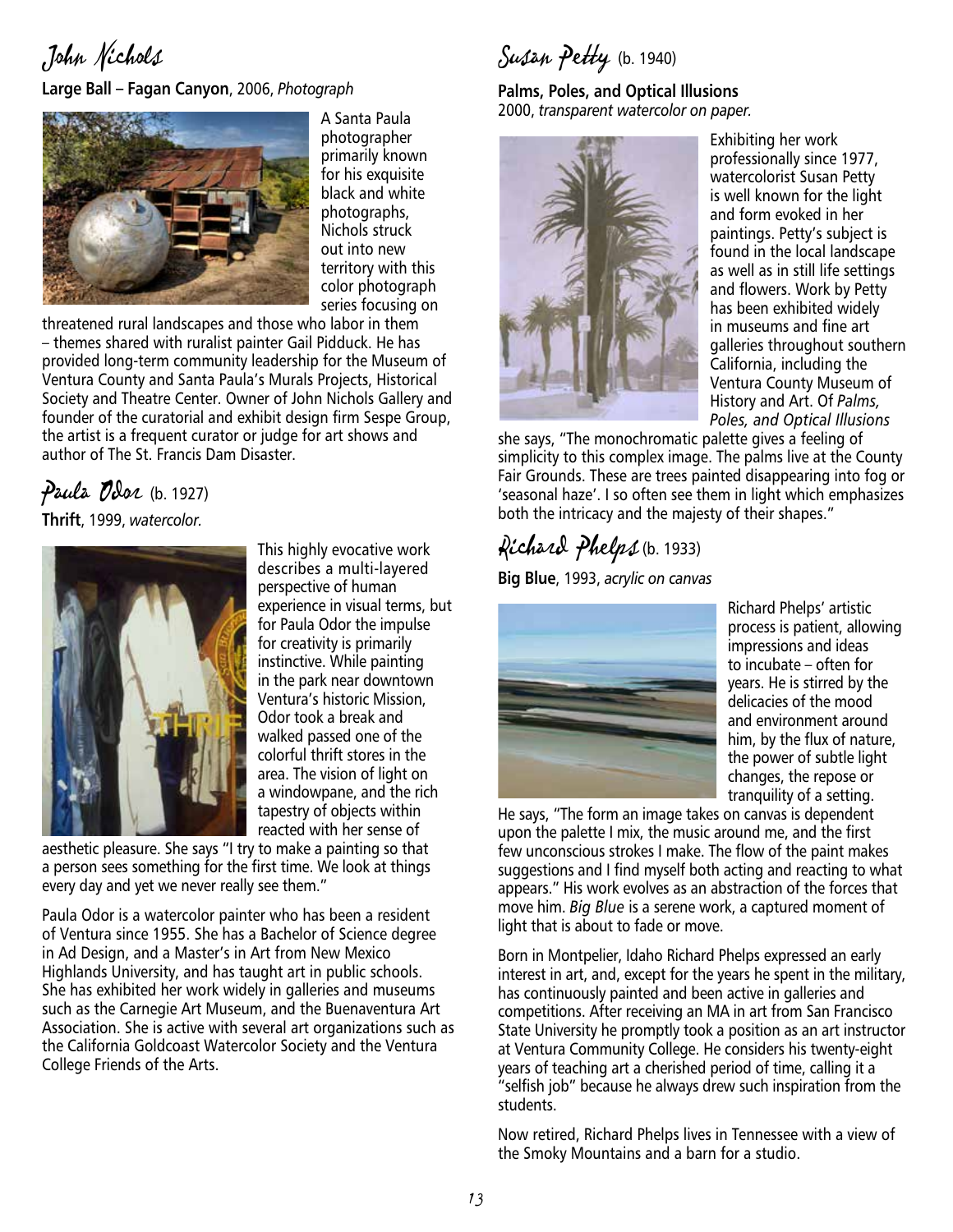#### Joseph Piasentin (b. 1950) **CR 9.00**, 2000, *Tradigital Etching* **CR 8.01**, 2001, *Tradigital Etching*



Personal vision becomes bold experimentation in a process this professor of painting and drawing for thirty years at Malibu's Pepperdine University calls "tradigital printmaking" that combines traditional printmaking techniques with digital, collage and embossing elements. The California native and Stanford University graduate studied under the renowned artist Nathan Olivera and the California College of Arts and Crafts. His works has appeared in solo and mixed exhibitions in Japan, Thailand, South Korea, Costa Rica, Spain, The Netherlands, India and widely throughout North America.

## Gail Pidduck (b. 1950)

**Two Men and a Pumpkin**, 2003, *oil on canvas.* 



Gail Pidduck thinks of herself as a ruralist painter. She believes her childhood on a citrus ranch in Santa Paula and employment, in her youth, by Burpee Seed Company greatly influenced her work as an artist. Pidduck holds a deep appreciation for the croplands and open spaces of a rural

setting. Although she is also known for her portraits and still lifes, her most recent focus has been to create plein aire paintings depicting the California she knows, one that honors the landscapes and people of Ventura County's agricultural environment. The painting *Two Men and a Pumpkin* sprang from this inspiration.

Pidduck, who holds a BA in art from Brigham Young University, has exhibited her work nationally in several group and solo shows, including the esteemed Museum of Ventura County. She is also the recipient of many awards, including Best in Show for the City of Thousand Oaks Annual Art Show and a first place award in the Santa Paula Art Show. Her highly sought-after work can be found in private and public collections throughout the nation.

# Elisse Pogofsky-Harris (b. 1941)

**Birthday of the World**, 1991, *oil on paper.*



The compelling paintings of Elisse Pogofsky-Harris are steeped in personal symbolism and art historical allusions, creating an ephemeral world where multi-layered dreams and reality overlap. She admires baroque painters, particularly Caravaggio, whose energetically manipulated drapery complements and emphasizes human gestures and feelings. Drapery, with an absence of the figure, becomes a dramatic icon for deeper consideration.

In the artist's own words, "The alienating influence of the technological age has created in me the need to construct my own world of mystery and romance. I want these works to provide a mirror, where my stories allow viewers to reflect on their own stories."

Elisse Pogofsky-Harris was born in Chicago, Illinois and has a Bachelor of Science in Design from the University of Michigan. She has participated in solo and group exhibitions at The Carnegie Art Museum, The Frye Museum in Seattle, Washington.

# Leonard Poteshman (1925-2014)

**Ventura by the Sea**, 2004, *Acrylic and mixed media*



When injuries sustained while serving in the military during World War II ended his concert violinist aspirations, Len turned to the Chicago

Art Institute, American Academy of the Arts, Chouinard Art Institute and University of Guadalajara where he received a Masters of Fine Arts. He considered himself "a non-conceptual artist" whose "process of creating provides me with the possibility of bridging illusion and reality." His work brims with energy, often expressing wry comments on modern life. Explosions of color convey both raw emotion and beauty. However, the artist was equally comfortable with a softer palate and a refined delicacy of expression. Len was open to new and unconventional materials, experimenting with a variety of artistic expression: "Portraits are nothing to me now when I have the opportunity to work with so many other mediums."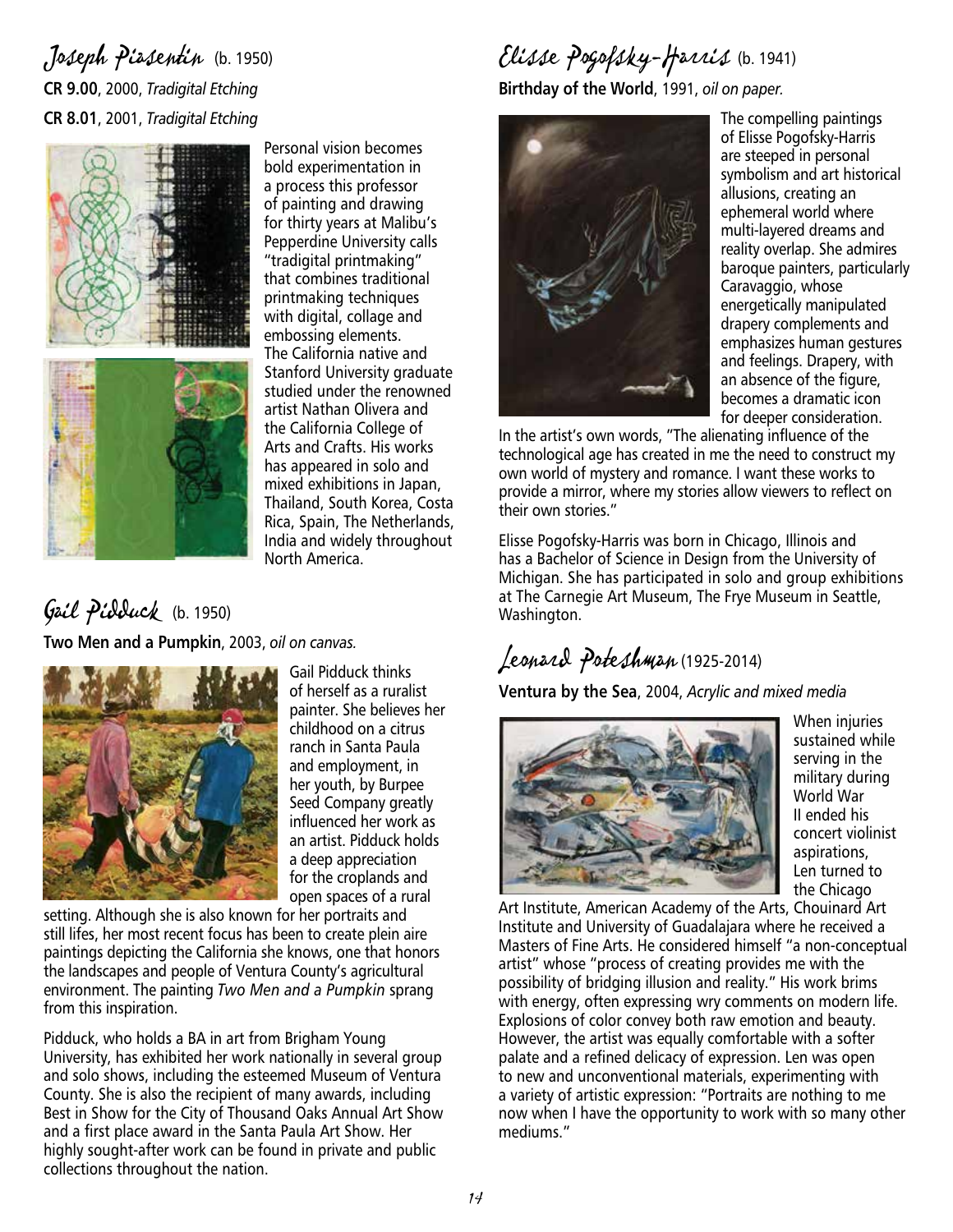## Carol Rosenak (1926-2002)

Chairs **Series IV**, 1992, *oil on paper.*



Known for her hyper-realist style, Carol Rosenak considered still life painting her best, most evolved work. With perfect linear precision and a heightened vibrancy of color, her interior scenes juxtapose

everyday items such as pushpins and chairs with delicate flowers and vases.

Educated at the Chicago Art Institute, Rosenak began her professional art career in Chicago. Moving to Ventura in 1972, she established herself as an active member in the visual arts community. She won numerous awards for her work throughout Southern California and her works have been featured at the Museum of Ventura County. She is also the recipient of many awards, including Best in Sho, the Thousand Oaks Arts Council Cultural Center, and the Laguna Beach Museum of Art.

Teal Rowe

**Freedom Wing**, 2004, *hand sculpted glass*



Teal Rowe describes glassmaking as the "ultimate alchemy" because the results of each new work depend on a whole range of uncontrollable variables. "There is no way to know what the mix of colors, temperature, and the day's atmosphere will produce."

Being born into a family that included both ranchers and artists triggered, in Rowe, an artistic sensibility deeply

informed by nature. Her initial interest in painting and drawing was transformed into a passion for glassmaking when she attended a workshop with glassmaker Ed Broadfield in Oregon. Captivated by the art form, she went on to apprentice with master glassmakers Susan Ford and Pino Signaoetto. However, it wasn't until she studied with the great Dion Rosin from Murano, Italy that she began creating solid glass sculptures. Known for their ethereal grace and exquisite "painterly" feel, her glass artworks are widely collected.

Teal Rowe has been successfully producing award-winning, hand blown glass artworks since 1994. With a deeply ingrained work ethic, she continues to study and learn new techniques, pushing her own boundaries as well as those of her chosen medium.

Stephen Schafer

**Carwash on the Avenue**, 2000, *infrared photograph* **Tony's Pizza**, 2004, *infrared photograph* **Phil's Barber Shop,** 2000, *infrared photograph* **The Mirror at Phil's Barber Shop**, 2000, *infrared photograph*





These photographs by Stephen Schafer are part of an ongoing series, exploring roadside Americana – a subject matter that has fascinated him since childhood. He says, " My images are not about the things that used to be, but rather about the few places in the world that haven't changed. These are illustrations of one-of-a-kind American places that still exist and thrive."

Educated at Brooks Institute of Photography, he specializes in film, digital, and infrared photography. Since 1987 he has been creating documentary and artistic exhibits from projects that have taken him from the Americas to Asia, Europe, Africa and the Middle East. The beneficiary of many honors and awards, his work has also been instrumental in the success of many worldwide marketing campaigns.

Stephen Schafer founded his photographic studio, Schaf Photo, in 1990.

# Helle Scharling-Todd (b. 1945)

**Glacial Melt**, 2004, *laminated glass.*



Instead of exhibiting her art in galleries and museums, most of Helle Scharling-Todd's creations have been permanently installed in public places throughout Europe and the United States, and, because of that, will be viewed and enjoyed by thousands of people. She says, "Public art is a duet with architecture and an inspiration for the public. I want to add a spiritual dimension to a functional

place." With a focus on glass, mosaics and murals, Scharling-Todd studied art in Denmark, Germany, Italy and Mexico. She also earned a degree in art history from the university of Aarhus in Denmark. Locally her extraordinary artwork can be found in numerous places, including the Olivas Adobe, Ventura's Santa Clara Senior Center, the Wright Library, and the Port Hueneme Library as well as part of Ventura's Westside Community Enhancement Project.

The work *Glacial Melt* expresses a unique effect created through a process Scharling-Todd developed and calls "erosion." This process of layering the glass and then selectively eroding back through the layers gives this glass piece a strange, rough and sophisticated beauty reminiscent of deep water or ice.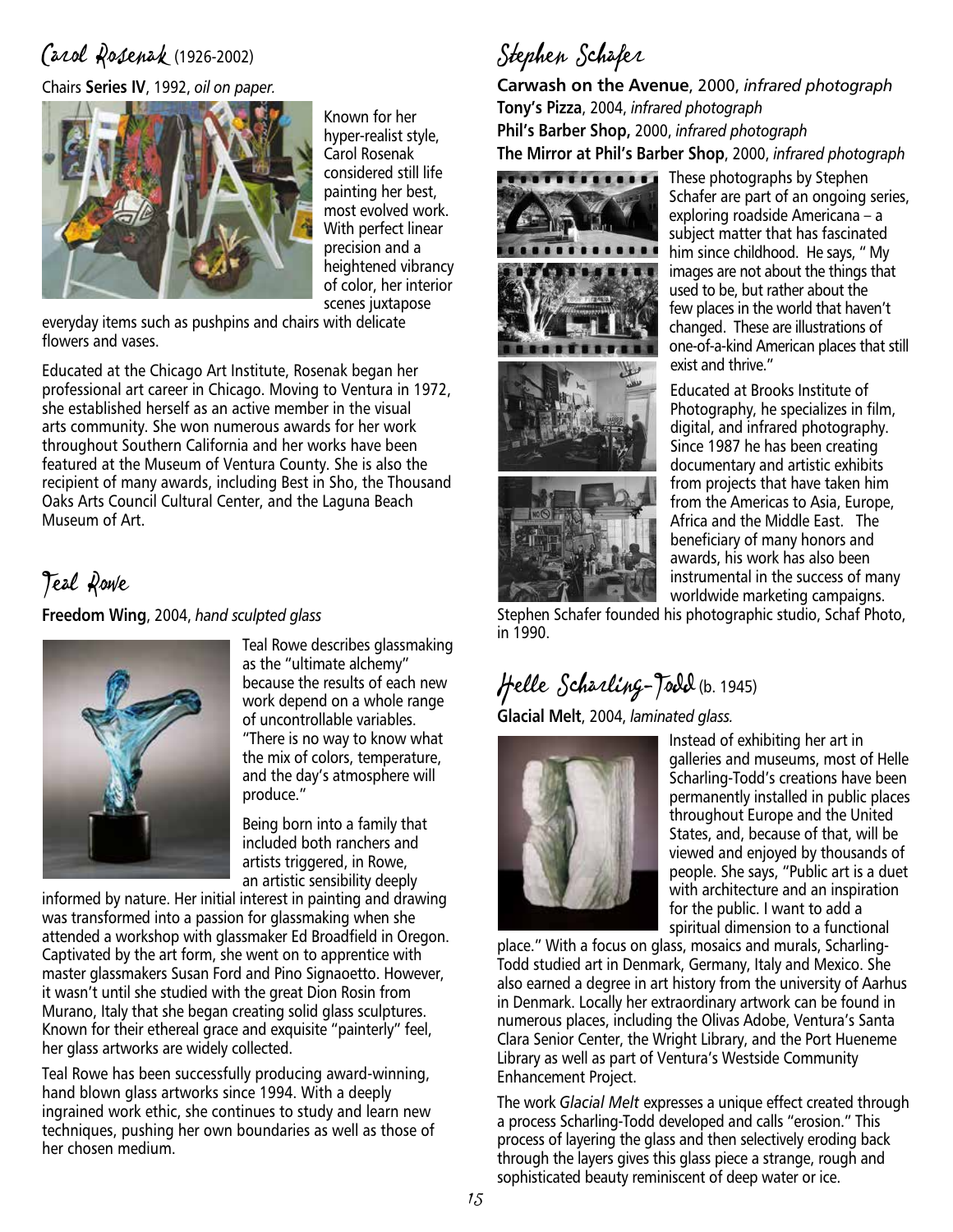#### Douglas Shively (1896-1991) **Fall Colors – Cuyama**,1987, *oil on panel.*



A Santa Paula resident for nearly a century, Douglas Shively contributed to the community as a banker and a rancher, but was best known as a California Impressionist with a talent for graceful and vivid landscapes. As an artist, Shively was largely selftaught. Although he took

formal studio courses, he felt he learned most by working with George Demont Otis, Paul Sample, Ralph Holmes and other significant landscape painters of the 1930s and '40s. A prolific and disciplined artist, he generally completed a painting in two days, covering the entire canvas on the first with lights and darks and basic shapes, and then crafting the details of a natural setting on the second. Often he incorporated innovative techniques such as painting in the skies with his thumb. As a skillful colorist, his landscapes appear natural and dramatically vivid. His work was so esteemed that between 1930 and 1985 he sold nearly a thousand paintings, many of which presently exist in private and public collections.

Douglas Shively was a member of the California Art Club, the Buenaventura Art Association, and the Santa Paula Art Association. He founded the Santa Paula Art and Photography Competition, which is now the longest running show of its kind in California. He is also well remembered for his many civic contributions, such as providing the seed money for the Santa Paula Library and Santa Clara Valley Hospital. In 1968 the Santa Paula Chamber of Commerce named him Citizen of the Year.

#### Duane Simshauser (b. 1937)

**Raven Reflecting**, 1998, *acrylic on canvas.*



Duane Simshauser works in the genre of assemblage, in which he applies paper and various types of materials to large canvases. To Simshauser, "Birds offer interesting shapes, patterns, and attitudes. Crows and ravens are also featured in literature and legends. They have demonstrated intelligence as well as adaptability." Simshauser earned a Bachelor of Arts from Eastern Washington

University and continued his fine art studies at Ventura College under the guidance of Gerd Koch. Simshauser has exhibited his award-winning work throughout Ventura County.

# dm Spaulding (1929-2012)

**A Scroll,** 1997, *rope, patinaed copper, oiled fabric on wood.*



Originally a sculptor of bronze figures, dm Spaulding has evolved into an artist who assembles his sculptures using found objects such as rope, thin metal and other assorted detritus. He elegantly combines these pieces into works of art that, as a whole, stir unique images, trigger unexpected metaphorical associations, and provoke reflection. He explains, "My art is sculpture. It communicates through tactile shapes and humanwarmed materials, which have

been in dialogue with our hand and eye before this human age began. Ropes, bamboo, and rawhide, copper, vines, and chains, stones, oiled fabric, tea-leaves, enduring bronzes and temporal papers coated with our complexions to give us a self-image."

dm Spaulding's work was greatly influenced by living in Japan, where he worked as a teacher and school principal for 18 years. His use of the Japanese aesthetic, which uniquely employs the use of "positive" and "negative" space, has created a provocative complexity in his work. He has exhibited widely in California, Japan, New York and Connecticut.

## John Suttman (b. 1955)

**Neu Chair (#4 of 10)**, 2005, *painted steel.*



Artist John Suttman's elegant and imaginative metal furniture asks viewers to rethink the appearance of functional items. Beginning with classical and traditional motifs and patterns, Suttman, literally, bends familiar shapes into contemporary, one-of–akind or limited edition works. The design of these sophisticated and often whimsical works does not always begin with a clear plan and, in fact, often includes intuitive forging sessions whereby the spontaneous, early shaping

of the steel suggests the direction for the work. Suttman's Neu Chair, which takes a seat on the playful edge of contemporary art, is deceptively sturdy, and, in fact, entirely functional. What appears to be the graceful organic fragility of this steel structure is an illusion created through the use of an age-old patina technique designed to leave the impression of antique wood.

John Suttman, who studied fine arts at the University of New Mexico and apprenticed for the distinguished American sculptor Paul Suttman, is the former owner/designer of a production jewelry company. His art furniture and decorative ironwork have been exhibited nationally and can be found in numerous public and private collections.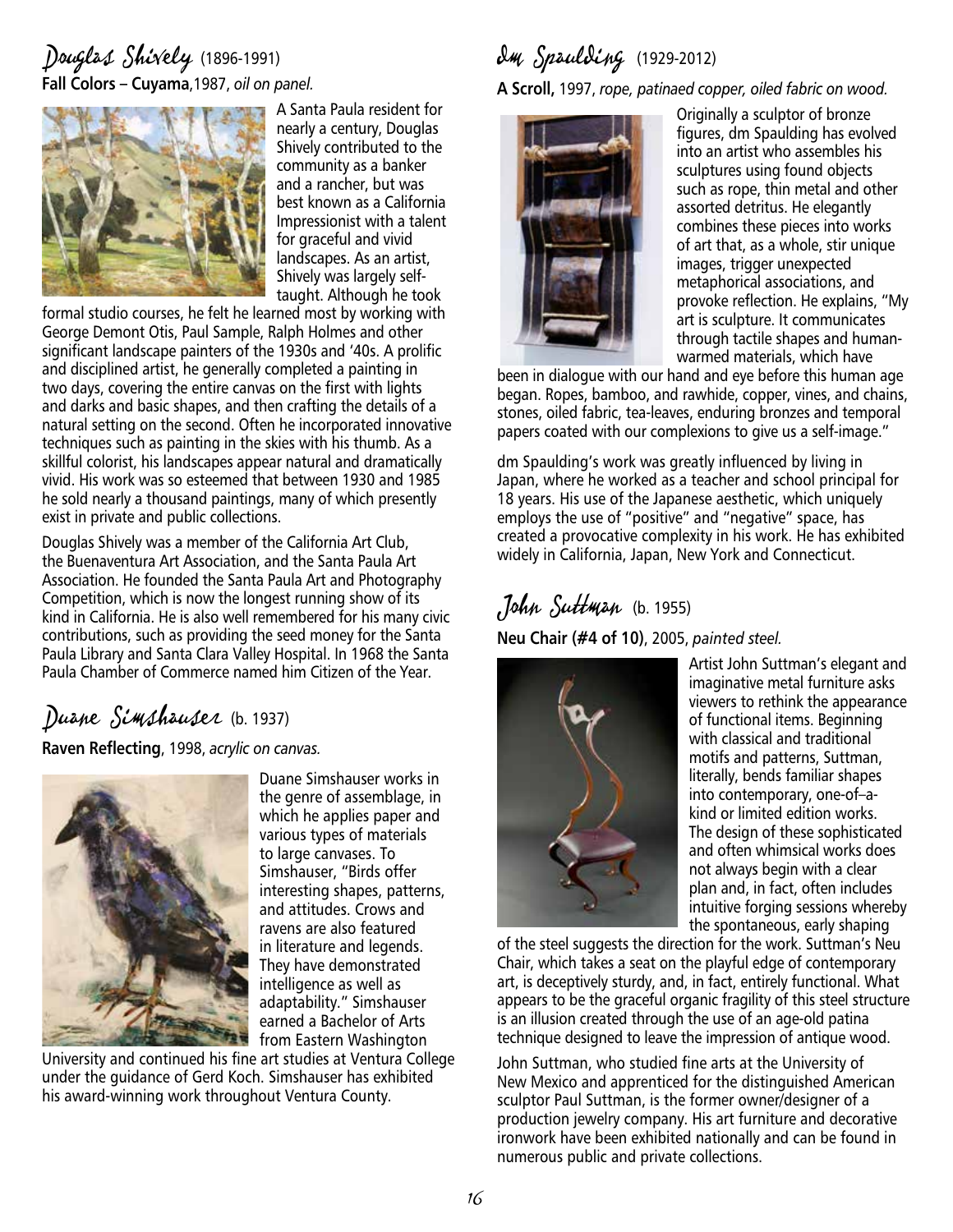# Cheryl Ann Thomas (b. 1943)

Relic #44, 2005, *porcelain clay*



Award winning contemporary ceramic artist Cheryl Ann Thomas creates conceptual work with a focus on honesty. Her process begins with coiling delicate porcelain clay ropes hundreds of layers high. Then, at a point where many ceramic artists would choose to

integrate the layers by smoothing away the appearance of the coils, Thomas allows them, as well as her fingerprints, to remain visible as an honest record of her interaction with the materials. She subsequently fires (or over fires) the pieces, celebrating in the unpredictable slumping or even collapsing of the vessel or sculpture. She says, "I don't predetermine anything. I like the idea of that fragile, unpredictable, dangerous edge. Like life."

Thomas, who was born in Santa Monica, earned a Bachelor of Fine Arts degree from Art Center College of Design. Her artwork has been exhibited in many Ventura area galleries and museums as well as the Frank Lloyd Gallery in Santa Monica. Her work can currently be found in the prestigious Thirteen Moons Gallery in Santa Fe, New Mexico.

Myra Toth

**Deja Vu**, 2000, *paperclay and wood.*



Of particular interest to Myra Toth is the investigation of the infinite possibilities of form, clays, glazes and techniques that are available for the personal expression of the ceramic artist. This interest, combined

with her own distinctive sense of fantasy and reality, manifests into the sculptural imagery of her work.

This award-winning artist earned a Master of Arts degree in ceramics at San Francisco State University and continued her studies with the famous master, Antonio Prieto, and with the witty iconoclastic ceramic artist Robert Arneson. Myra's artwork has been published in *Ceramics Monthly* and *Arts and Antiques* magazines and has been exhibited nationally in shows and galleries. Myra has also done much to support artists and arts organizations. She is one of the founding members of ARC, the first women's gallery in Chicago and has worked for many years as a popular Ventura College art instructor. She maintains her private Pyramid Studio in Ojai.

#### Beatrice Wood (1893-1998)

**Double Handled Urn with Lustre Glaze**, c. 1980, *ceramic lustrewear.*



One of America's most famous ceramic artists, Beatrice Wood lived and worked in Ojai from the 1940s until her death at age 105. Her trademark metallic "lustre" glazes are created by reducing the oxygen inside the kiln while at high temperature. The process is unpredictable, and Wood often fired her pieces several times until she achieved an effect she liked. The

simple, classic form and golden glaze make the Municipal Art Collection's double handled urn resemble an ancient treasure. Wood also created wry figurative works and humorous drawings. Her celebrated autobiography, "I Shock Myself," chronicles her many adventures, including her involvement with Marcel Duchamp and the avant-garde in New York in the 1920s and her experiences as a follower of the philosopher Krishnamurti in Ojai in the 1940s.

## Hiroko Yoshimoto (b. 1943)

**Yellow Rose for Teiko II**, 1999, *pastel, charcoal, and 22K gold leaf on paper.*

**Portrait of MB Hanrahan,** 2004, *oil on paper*



Throughout her career, artist and teacher Hiroko Yoshimoto has explored the relationship between intangible thoughts and feelings and tangible, visual forms. Yellow Rose for Teiko II is part of Yoshimoto's

"Offering Series." The yellow rose is representative of the artist's late mother and symbolizes "farewell." Gold-leaf drawings



permeate the "Offering Series," with their flat shapes referencing medieval altars for prayer offerings.

Possessing a Master's Degree in art with honors from UCLA, Yoshimoto continues the teaching tradition as an art instructor at Ventura College. Yoshimoto has received numerous awards and exhibited her work internationally in museums and galleries including the Ventura County Museum of History and Art and the Tokyo Municipal Art Space in Japan. Works by Yoshimoto can be found in international institutional and private collections.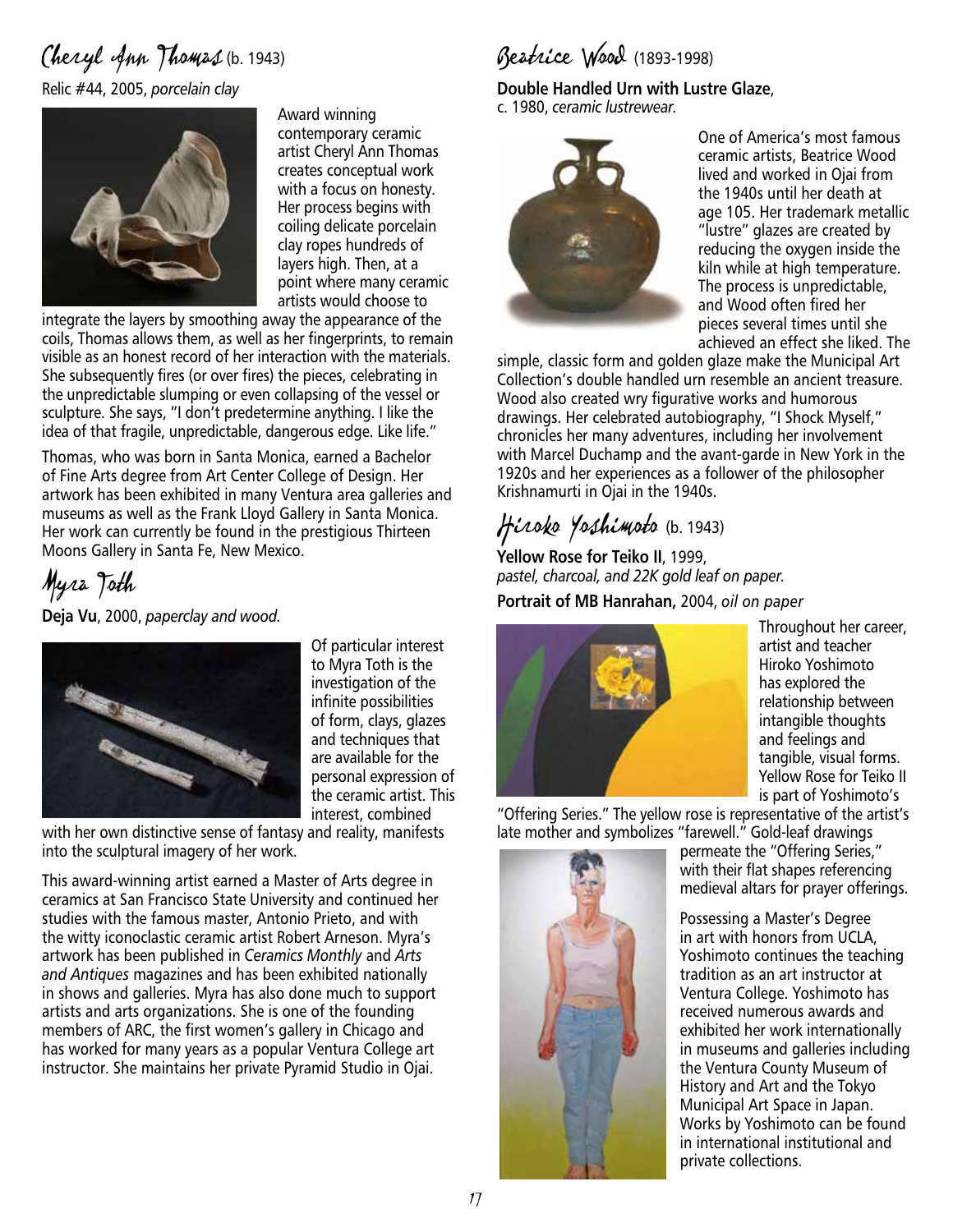#### Matthew Furmanski (b. 1971) **Spolia**, 2013, *Assembled Sculptur*e

A professor of art and sculpture at California State University at Channel Islands (CSUCI) with a Masters of Fine Art, Sculpture from Claremont Graduate University (CA), is internationally known for his conceptual sculptures that combine "physicality" with "the intensity of an idea to create a catalyst" for "imaginative leaps in the minds of those who encounter them." Spolia (Latin, "spoils," an art term for the re-use of earlier building materials or decorative sculpture on new monuments) is the artist's contemporary representation of a pillar or column denoting civic strength and endurance.



## About the Sculpture

In 2013 the City of Ventura Public Art Commission looked to commemorate the centenary of the landmark building that is now San Buenaventura City Hall by commissioning a new public sculpture as a permanent work in the Municipal Art Collection displayed at City Hall.



*Terra cotta from the 1974 renovation of Ventura City Hall*

The commissioners requested the new artwork have an historic twist and use original marble slab or white glazed terra cotta – salvaged during the building's 1974 restoration and conversion from courthouse to city hall – to celebrate a majestic building rich in detail and materials both inside and out.

For his winning concept called *Spolia* the artist , Matthew Furmanski, proposed a five-foot assembled sculpture – "a contemporary representation of a pillar, or a column, made partially from (3) recycled terracotta tiles" and "a sculptural framework, like a setting for a gemstone, and the terracotta being like the gems set in it." The ¾ inch stainless steel

plate framework displays Roman numerals, one side reading MCMXIII (1913) and the other MMXIII (2013). *Spolia* is a modern art historical term. *Spolia* (Latin, "spoils") is the re-use of earlier building material or decorative sculpture on new monuments.

The unveiling of the sculpture – set outdoors on the front patio of the City Hall Atrium – at a formal dedication ceremony on July 25, 2013 marks the one hundred year anniversary of the official opening of the former courthouse.



*"Think of my pillar/column as an exploded drawing (DaVinci-esque), with each of the important elements of the column – capital, finial, main post, trunk and base – standing as a metaphor."*